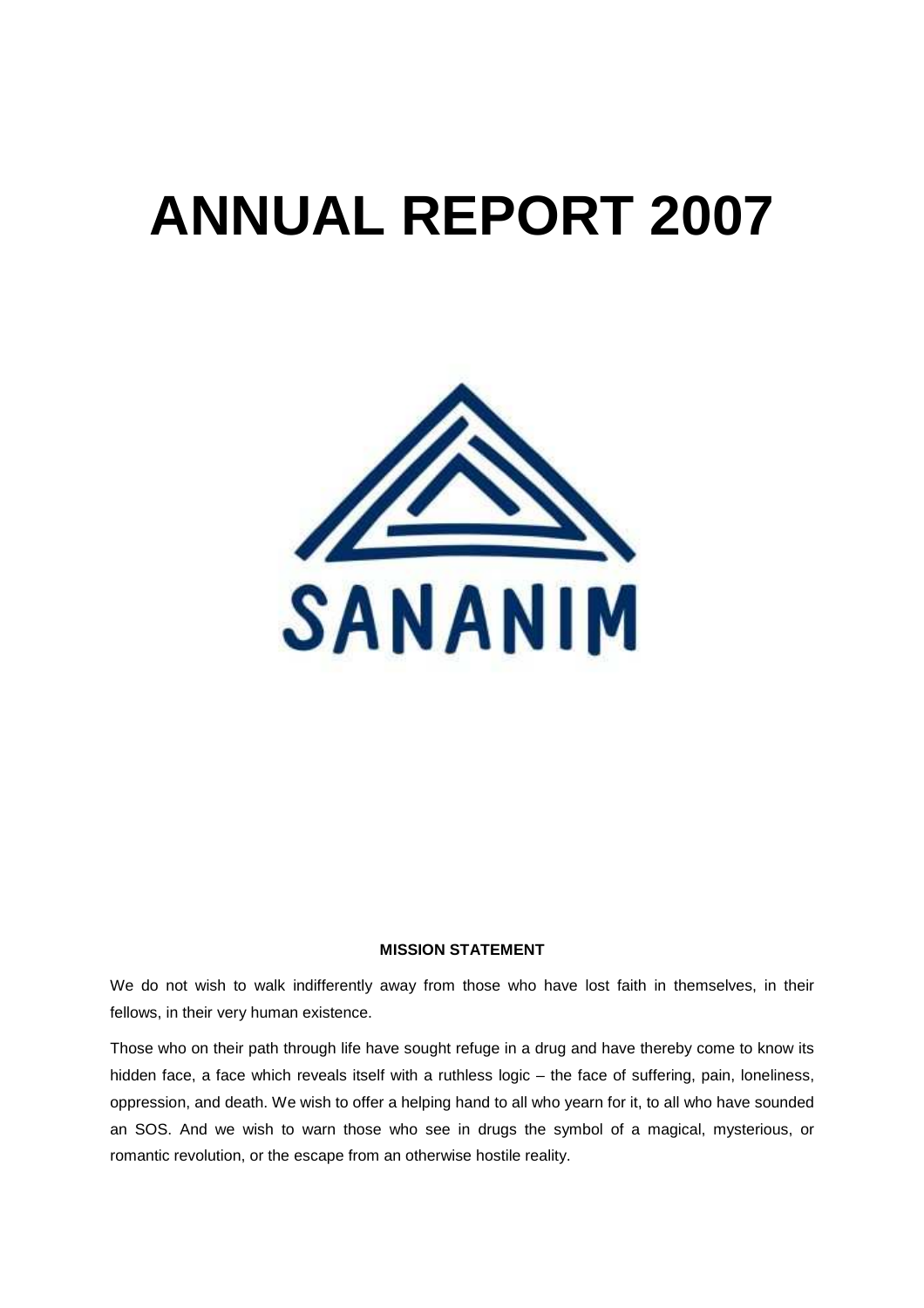#### **SANANIM in 2007**

Currently, the association operates eleven major systems - Outreach Programs, Contact Center, specialized outpatient services CADAS, Day Care Centre, Therapeutic Communities Karlov and Nemcice, Aftercare Centre with protected housing, Drug Information Center, Centre For People In Conflict With Law, Agency for Employment and Social Services, Consulting Room for Parents - and provides a range of completing and additional projects or programs. The most important include telematic consulting and information services (Drug Advice Centre, Promile INFO, and Alkotest etc.), Roma Outreach program and Program for Mothers with Children. Other projects focus particularly on education, primary prevention, publications and international cooperation. There are also significant activities in a separate legal entity (founded and fully-owned by our association) - SANANIM Charity Services Ltd. (Café Therapy, Charity shop). The activities of our association provided for the hiring of 142 employees of permanent staff and 40 of external staff.

Despite many difficulties and setbacks the year 2007 could be considered as a success. Not only in the sense that we were able to obtain funding for the basic operation of our programs, but we also made sure that resources additionally procured by us, would be effectively invested in the basic material and technical security, education and also in order to deepen the concept of professional care, international cooperation and other activities.

From the professional point of view it is unequivocal, that the association succeeded to maintain high quality and effective services standing professionally at the European level, which is corroborated not only by the concrete results of our work, our participation to planning and implementation of government policy, but also by our activities within the framework of European projects.

# **KEY OBJECTIVES OF THE ASSOCIATION SANANIM**

- Provision of effective, professional assistance to persons threatened by drug addiction through the intermediary of a network of programs and services forming a complex system of prevention, care, treatment and re-socialization.
- Development of a system in the area of provision of specific services.
- Cooperation at local and central level planning and implementation of drug policy, including international cooperation and change the public view on the issue of drug addiction.
- Education of laymen, professionals and para-professionals on drug addictions.

# **FUNDING AND CONTROL**

Implementation of all programs and operation of equipment is approximately of 75% financially supported by state subsidies and subsidies in the region or municipality. Other funds, i.e. about 25%,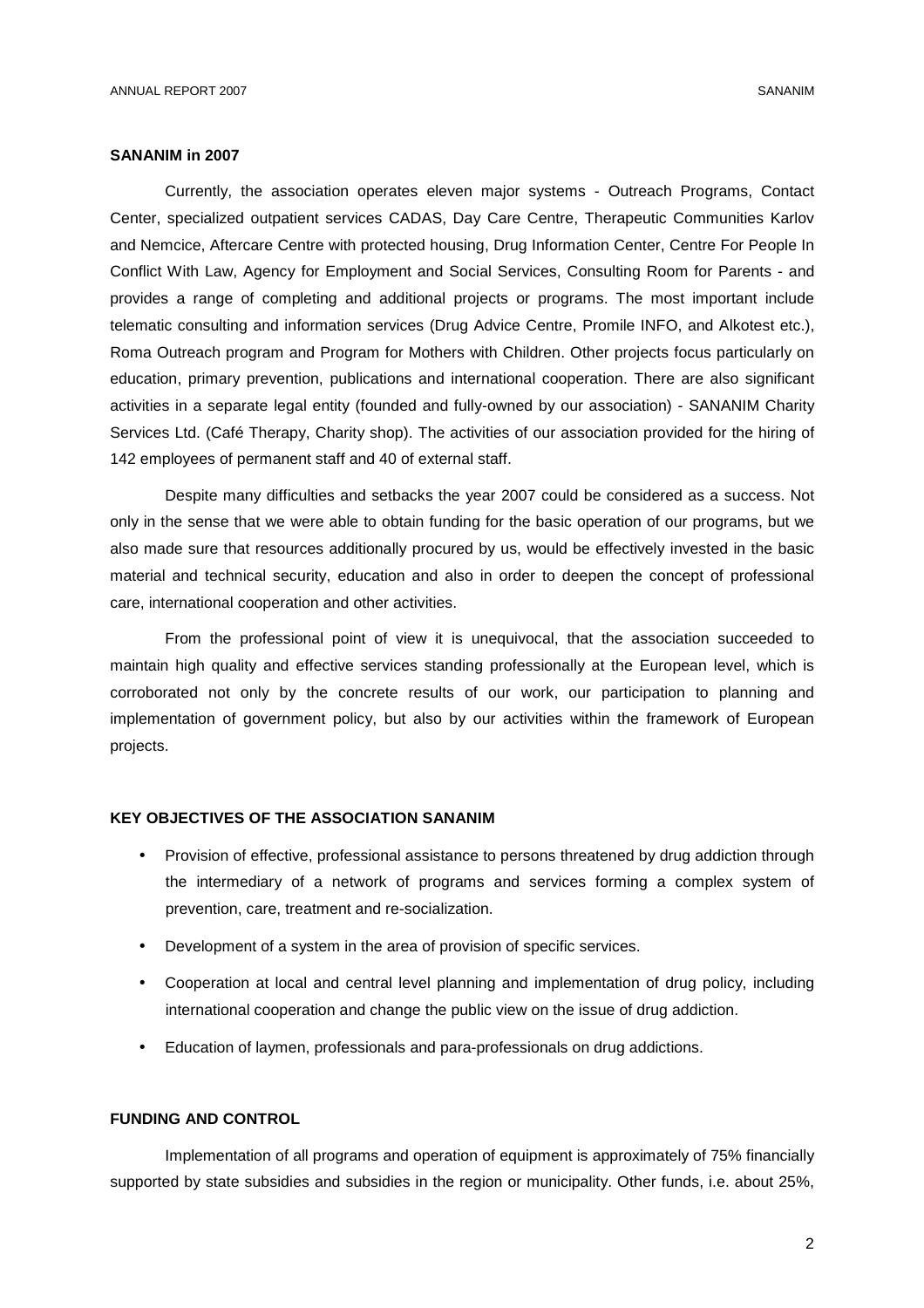the association receives from private parties, internally and finally, from Czech and foreign foundations, funds and programs. In the funding of health care CADAS is partially involved the General Health Insurance Company (VZP), its contribution, however, covers only 19% of the budget of facilities. The contract with it was as also our only contract with a health insurer in the year 2007.

Since the beginning of its existence the SANANIM manages state subsidies in a transparent and accountable way and seeks to provide the most professional and efficient services. Accounting of the association undergoes an annual audit and in 2007 it was submitted to several state controls. Stable, adequate and continuous funding, however, remains a key issue affecting the daily operation and in particular the development of the organization.

Positively, we must evaluate our high rate of success in the acquisition of grants for projects supported from the European Structural Funds. In 2007, we implemented six separate projects, and in another one we participate as partners. Due to the termination of their funding (four were focused on the development of new services) and to non-existent system of follow-up funding we have great concern about whether we will be able to maintain them. We consider as particularly important to continue providing those services that had immediately found their place in the service network.

# **COOPERATION**

As crucial for maintaining the network of services and further development of the association we consider in particular the close collaboration with the state sector and self-governments and the development of our foreign activities. We neither underestimated the cooperation with nongovernmental community. We actively participate in the Association of NGOs A.N.O., both in the governing bodies and in individual sections. In the professional area the employees of the association actively participate in the activities of various professional bodies such as the Society of Addictive Diseases CLS JEP.

Within the framework of implementation of individual professional programs and services we work closely with many state professional facilities (e.g. PL Cerveny Dvur, PL Bohnice, Department of Addictions Apolinar, and FN Plzen) and non-government organizations such as Podane ruce, TK Nova Ves, TK Sejrek, and Drop In etc. The association alone or also in collaboration with other organizations organizes various educational activities and provides professional internships.

Also in 2007, we tried to develop cooperation with the commercial sector. However, it is clear that the current legislative conditions and the general public attitudes (and thus of the private sector) to drug dependencies are a limiting factor. We name our partners in this area with great thanks elsewhere in this report.

We continue to consider the international cooperation as an opportunity to gain new experiences and to draw funds for development activities for which there are insufficient domestic resources. Today, however, it also represents an area where we could offer help and a relatively long experience. Foreign activities in 2007 are briefly mentioned in another chapter of this report.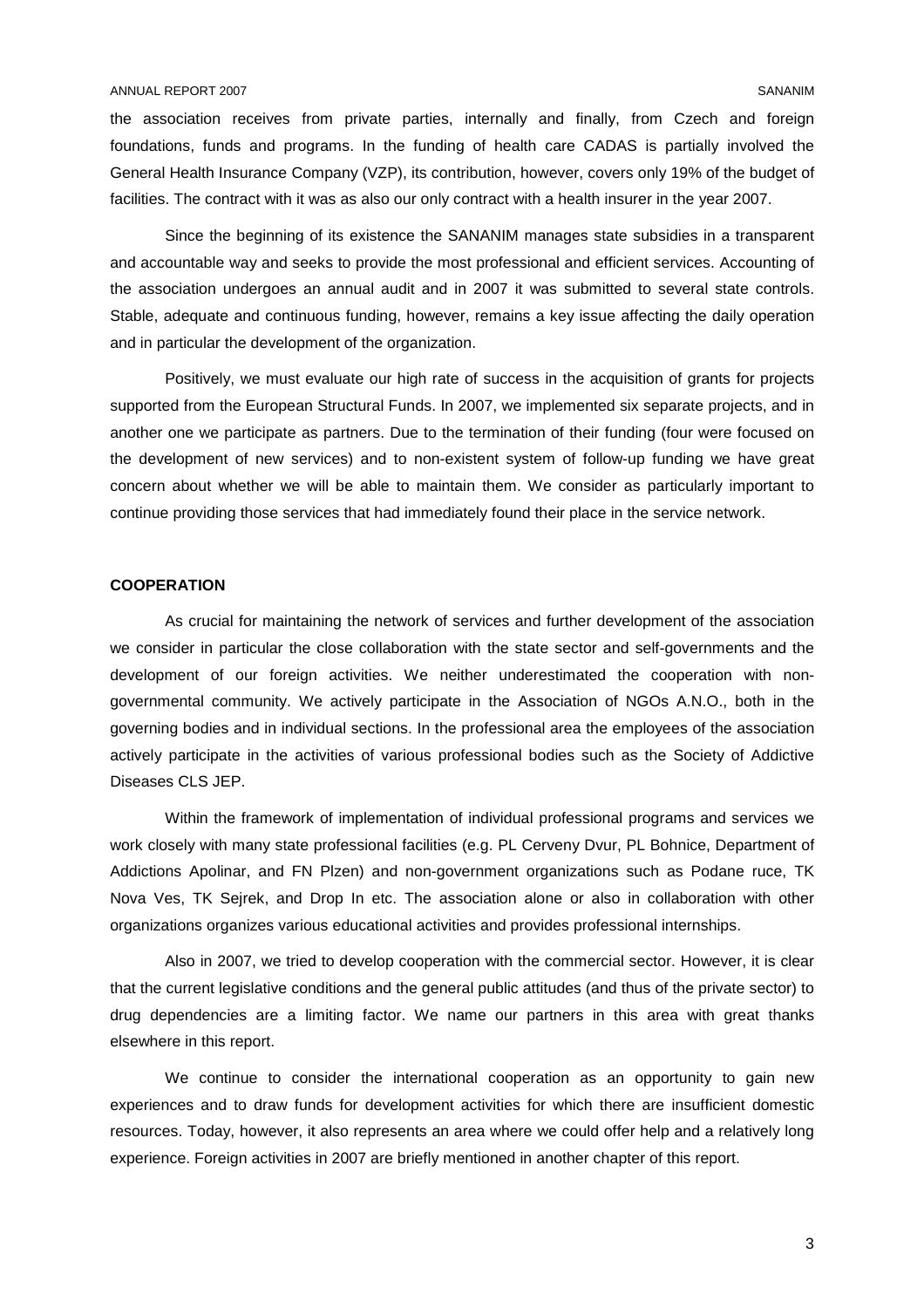#### **GENERAL ASSEMBLY AND MANAGEMENT BOARD OF THE ASSOCIATION**

In 2007 the association had 34 full members; most of whom regularly attended the General Assembly meeting convened by the association chairman always in December. In addition to standard tasks (changes in the statutes, approval of the budget, etc.), the General Assembly addressed in particular the issues related to organizational changes and to the development of the organization. In December 2007 the elections were held in administrative and supervisory bodies of the association.

The Management Board met on four regular meetings, which mainly discussed conceptual and economic issues, organizational changes, our plans for financial coverage, wage policy and the PR of the association.

# **ASSOCIATION'S OFFICE; MANAGEMENT**

The management of the organization and the secretariat of the association currently provide economic, personnel and administrative services, coordinating the activities of individual facilities and all contractual relationships. The office of the association is responsible for the development of international activities and the management of several international projects, public relations and sponsorship program (in collaboration with the Drug Information Center) and personnel policies as well as for all investment projects of the association.

Stable elements in the organizational structure are professional managers forming a connecting link between leadership and individual facilities.

# **TECHNICAL AND ECONOMIC SUPPORT OF THE ASSOCIATION**

All facilities are now relatively adequately satisfied in their technical and material needs, can communicate with the Internet network and have electronic addresses.

In recent years, however, it shows that some facilities do not have enough space, especially given the increase in the number of clients (Contact Center) or the increase of clientele with specific needs (Day Care Center and its program for mothers with children). We have been looking for a long time for a solution, but without success.

Given that the existing subsidy titles do not provide investment funds, as a crucial problem shows the gradual deterioration of tangible fixed assets, which is essential to the realization of our projects and to ensure basic activities (e.g. cars, technical equipment of kitchens, offices etc.).

#### **ECONOMICS AND ADMINISTRATION**

In the system of economic operation were avoided major changes and whole the process is being secured using standard mechanisms. All economic data are subject to ongoing review and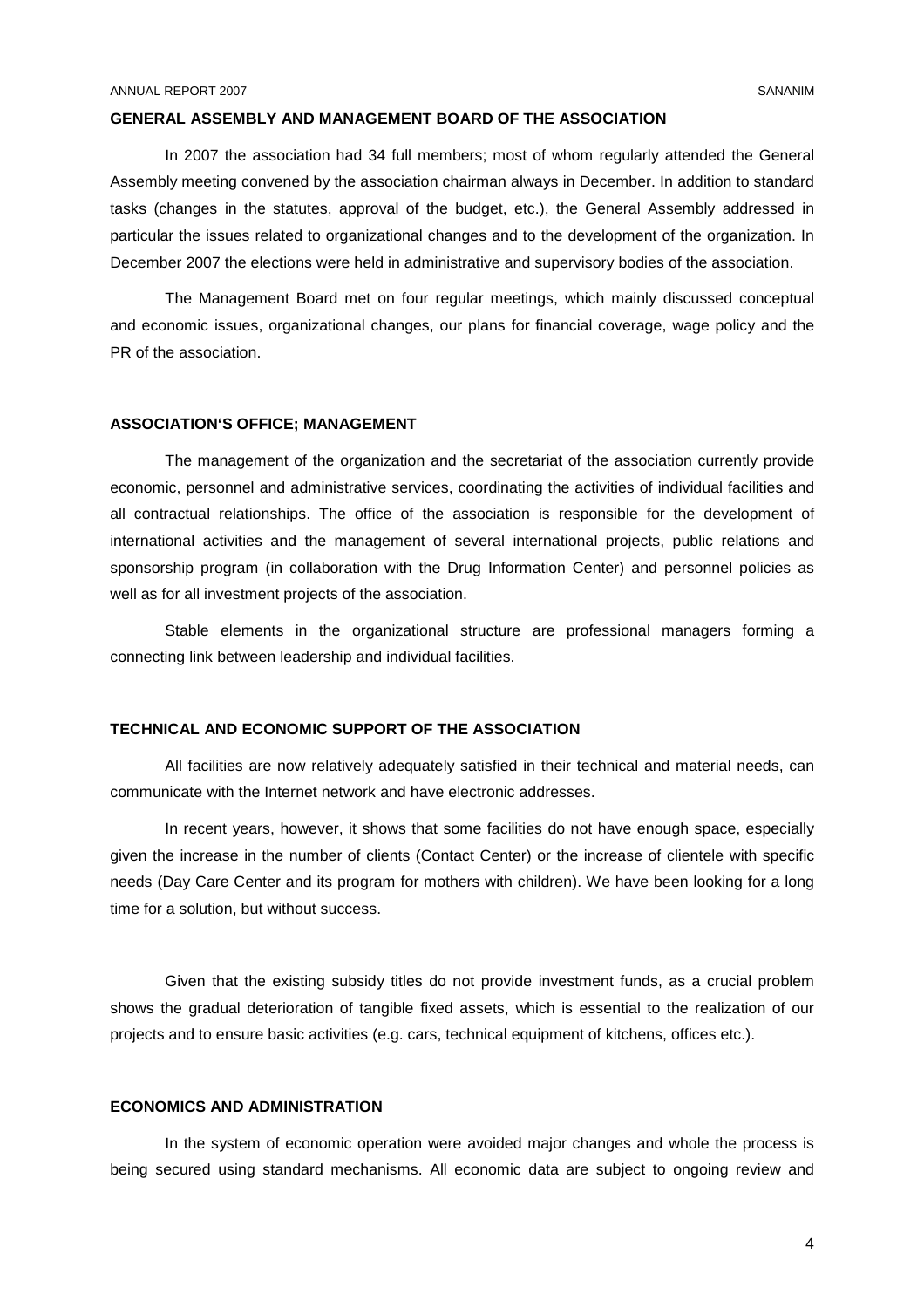#### ANNUAL REPORT 2007 SANANIM

primary financial documents are available for financial management and skilled supervision right after the monthly clearance. Economics and accounting are subject to detailed economic regulation and a number of internal regulations. The secretariat handles the administration of the association and equally has to comply with detailed internal regulations.

#### **PERSONEL SUPPORT**

The system of financial appraisal of our workers, which would adequately reflect their education, training, initiative and creativity, unfortunately, could not be given in full in practice even this year, especially due to the very low subsidies on wage resources. This fact is very limiting for any staff policy. However, we managed to keep the trend favoring professional growth within the organization that allows the worker to progress in the system of our facilities.

The system of internal training of workers had stabilized by now and there are regular introductory courses for new employees, internships in various programs, clinical days and Balint workshops. All teams work under both external and internal supervision.

# **CERTIFICATION**

Certificates of proficiency were acquired in previous years by all the facilities suitable to apply for them with regard to the existing standards; in the year 2007 was certified our publishing activity in the area of primary prevention and training programs in the area of specific primary prevention.

Outside the certification process remain some services and programs (e.g. work in prisons, information services, employment of clients) that are in our view an integral part of the network services, inter alia, because they address audiences that are not in contact with other services of the care and treatment system.

#### **AIMS OF THE ASSOCIATION AND THEIR FULFILMENT IN 2007**

Last year was again a period in which - despite major problems with the funding of individual associations - we managed to operate a comprehensive system of care for drug addicts. This year was also important for us that the SANANIM has continued developing itself as a highly professional organization, both in the care for clients and in the management area.

# **KEY AIMS, THEIR FULFILMENT AND SIGNIFICANT ACHIEVEMENTS IN 2008**

#### **In the area of provided services**

As a key aspect may be considered the fact that we not only managed to maintain the existing services in operation, but also their quality and efficiency, including the interdependence of elements of the system.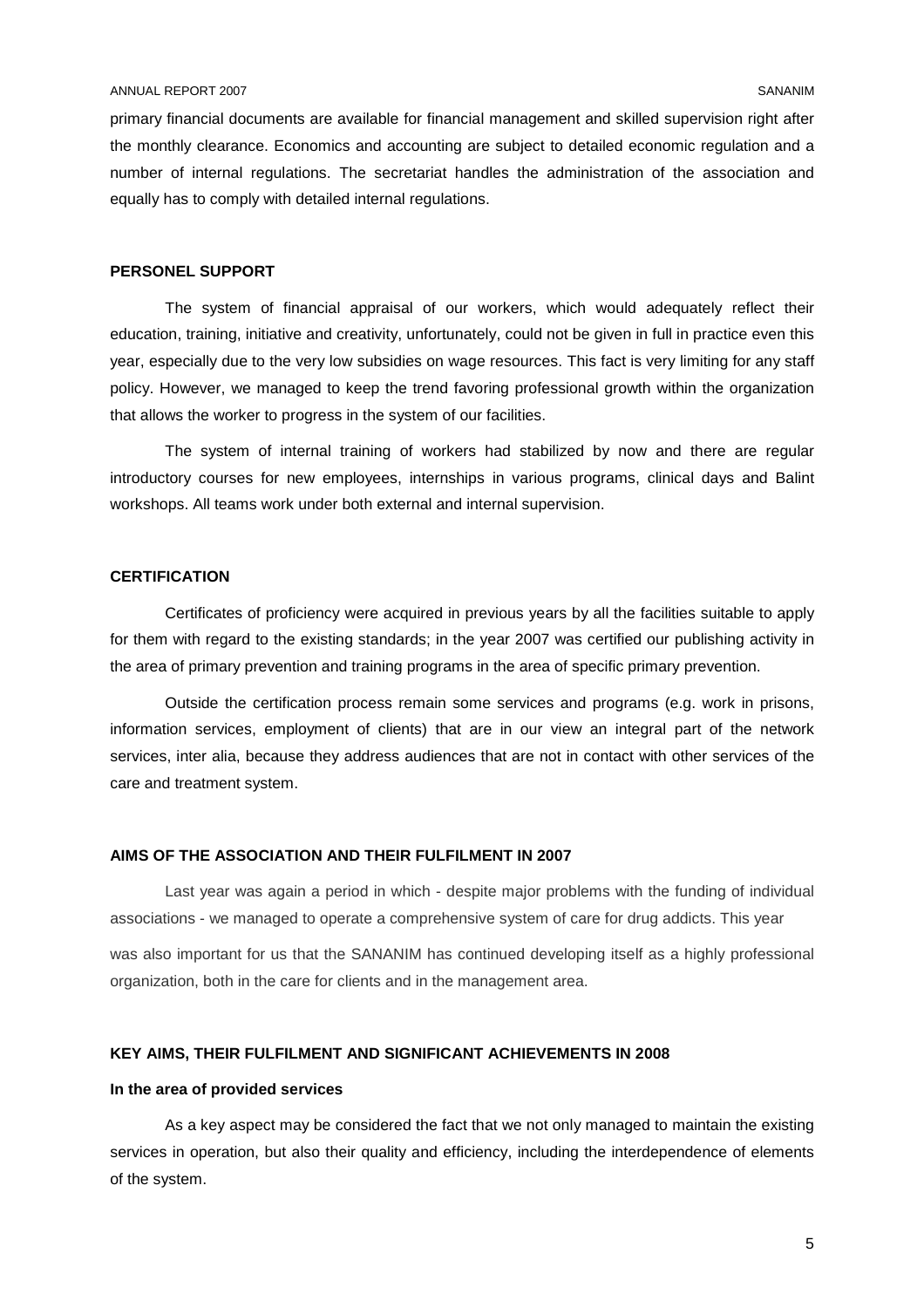As a success, among other things, we also consider stable attendance of all operated servers, high quality of the implementation of the projects subsidized by the ESF and supporting PR and fundraising activities.

# **Securing the network of programs and services**

- Legal Project Increasing awareness of the rights of users of services for the people dependent on addictive substances, which took place in 2007, was supported by the European Social Fund budget of the Czech Republic and the budget of the City of Prague.
- Employment programs for improving the after-treatment of persons dependent on addictive substances and for their better chances of returning to society and the labor market were operated during the years 2006 to 2007; the project was supported by the ESF budget, CR and the budget of the City of Prague. The aim was to provide the indicated clients with protected jobs that would prepare them for employment in the current labor market.
- The project of Employment and Social Agencies aimed at improving the life circumstances of former users of addictive substances through successful implementation on the labor market was based on long experience of the SANANIM in treatment and rehabilitation after-care of users of addictive substances and their reintegration into society. Until August 31, 2007 it was supported by the ESF, from the state budget and the budget of the City of Prague and it formed an important link among treatment of clients and their successful transition to normal life.
- Expanding the offer of telematic services with Alkotest and Promile INFO.

#### **Cooperation in planning and implementation of drug policy**

With few exceptions our cooperation with central authorities and the self-governments in the year 2008 continued at a very good level, the association has also been very actively involved in cooperation activities under the umbrella organization A.N.O.

- **Professionalization of provided services**
- Already for several years, despite the financial limits we manage to ensure a system of internal and external training (e.g. for new employees) as well as of trainings in specific activities (therapeutic communities etc.)
- Systematic support was given to the professional growth of teams and individuals through specialized training.
- A training program supported from the ESF was realized in full extent.

## **Key technical issues in 2007 included in particular the following**

- addressing the situation in low-threshold services, where the interest in individual services for a longtime already exceeds the capacity of individual facilities;
- ensuring the consistency of the various facilities and programs and their permeability for clients;
- implementing the Act 108/2006 Coll. on social services.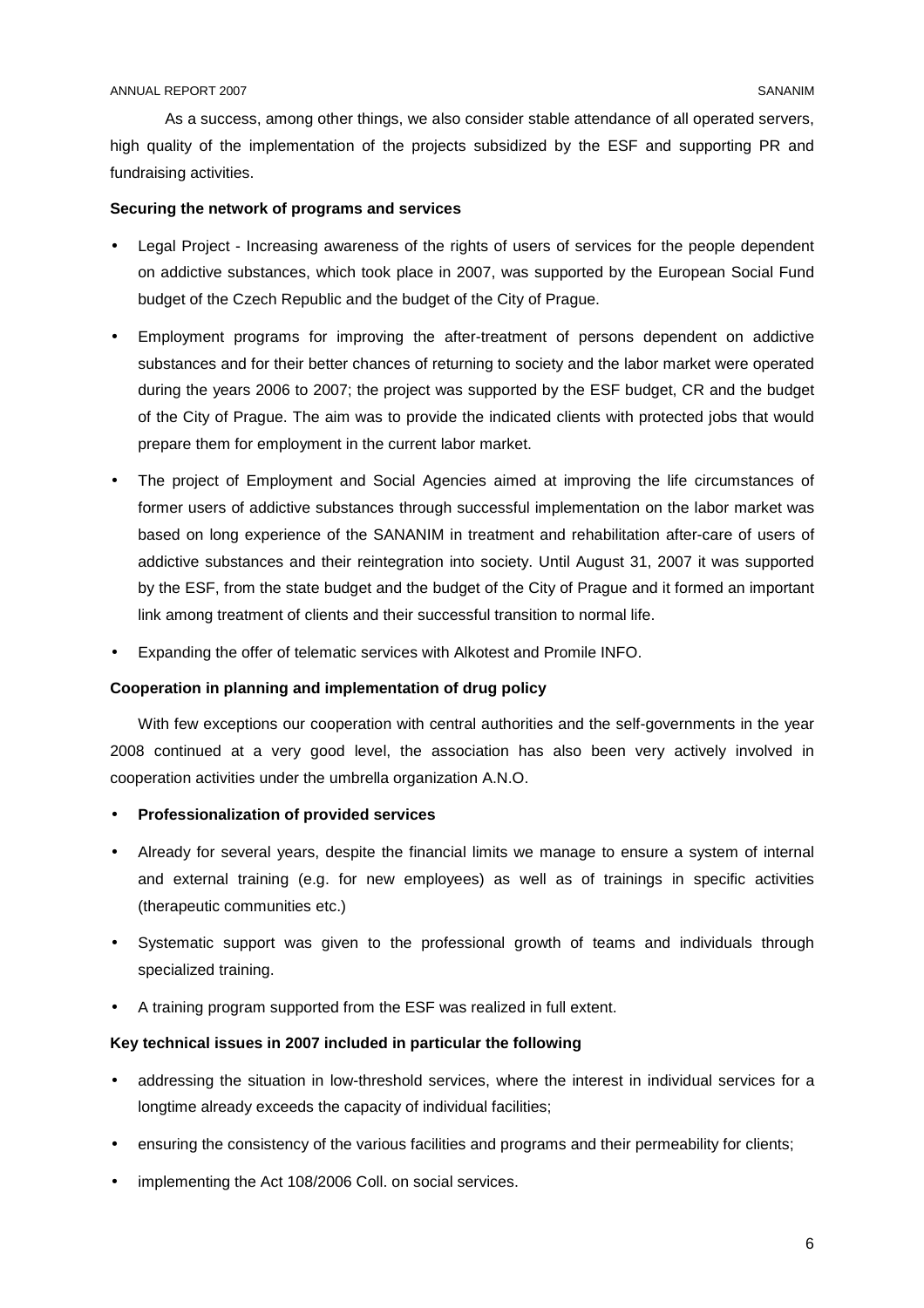As important we consider the fact that all teams were working under quality internal and external supervision.

# **Organizational and economic security**

- Management support and internal and external communications, including the development of international activities were found satisfactory by the Board. Given the scale and a broad range of association activities, however, we planned the necessary extension and restructuring of management organization, which did not allow us the financial limits in 2007.
- Given the growing administrative and economic agenda related to the inadequate system of financing, we were also prepared to start restructuring the economic system, but as in the previous case, mainly due to limited finances we could not make the planned changes.

Mgr. Jiri Richter, Executive Director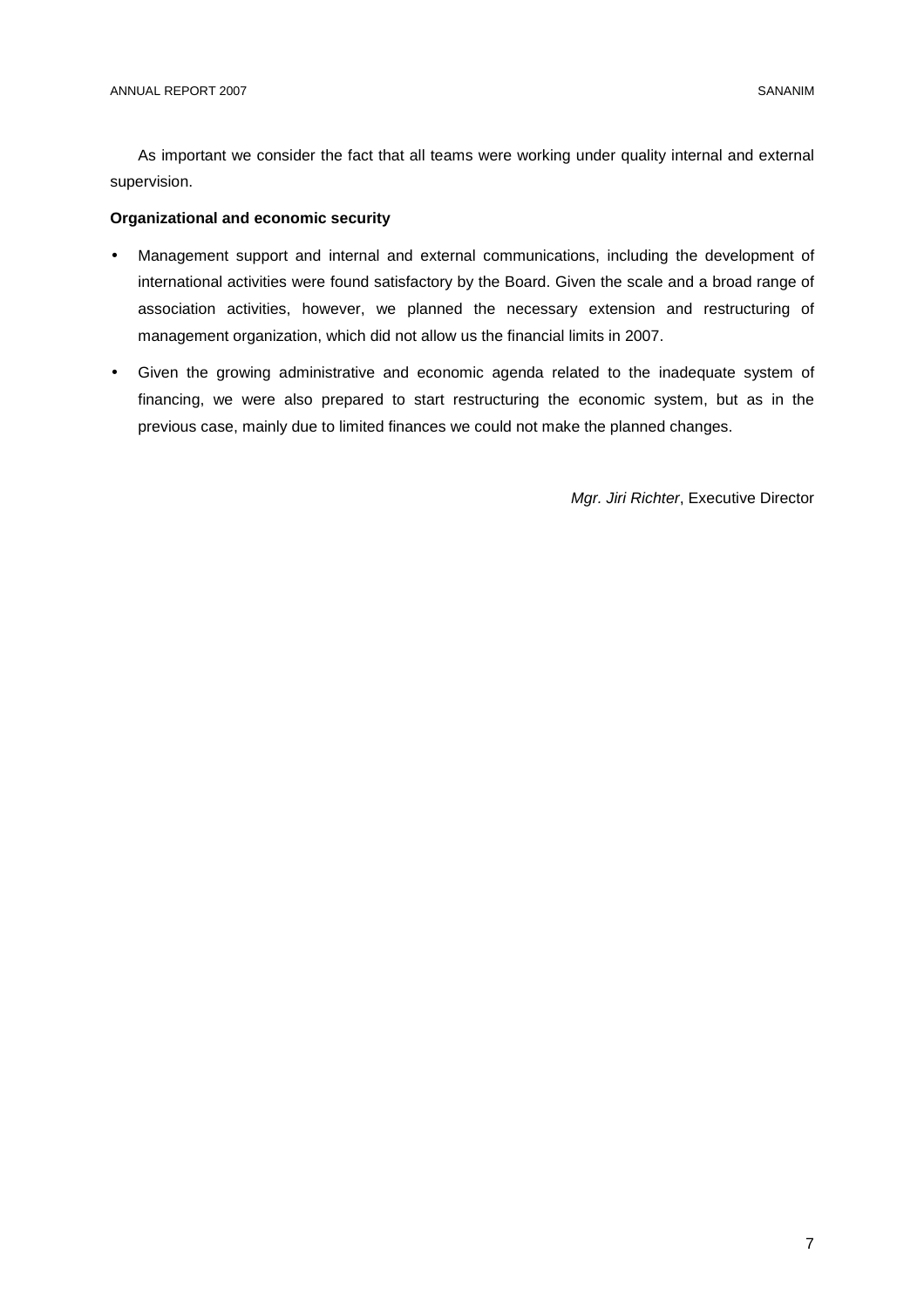# **SANANIM IN NUMBERS**

# **CLIENTS AND OUTPUTS**

|                                         | <b>TP</b>   | <b>TP</b><br><b>ROM</b> | KC          | <b>CADAS</b>     | <b>DST</b>  | <b>TKK</b>                    | <b>TKN</b> | <b>DC</b>   | DC<br><b>MAT</b> | <b>COKUZ</b>     | <b>PSA</b>  | <b>PPR</b>  |
|-----------------------------------------|-------------|-------------------------|-------------|------------------|-------------|-------------------------------|------------|-------------|------------------|------------------|-------------|-------------|
| <b>Clients</b>                          | 1660        | 293                     | 2762        | 329              | 294         | 65                            | 50         | 138         | 22               | 350              | 128         | 21          |
| Children in<br>treatment<br>with mother | $\mathbf 0$ | $\mathbf 0$             | $\mathbf 0$ | $\boldsymbol{0}$ | 96          | 21                            | 0          | $\mathbf 0$ | 15               | $\boldsymbol{0}$ | $\mathbf 0$ | 0           |
| Average<br>age (users)                  | 27,5        | 26,5                    | 28          | 29               | 28          | 26<br>mothers<br>20<br>minors | 31,5       | 28          | 27               | 28               | 29          | N/A         |
| Family<br>members                       | $\pmb{0}$   | 88                      | 8           | 39               | 222         | 135                           | 43         | 36          | 18               | 42               | $\mathbf 0$ | 228         |
| <b>Contacts</b>                         | 27832       | 4911                    | 28003       | 3751             | 5438        | 0                             | 0          | 2817        | 1022             | 1262             | 471         | 720         |
| <b>Bed</b><br>occupancy                 | $\mathbf 0$ | $\mathbf 0$             | $\mathbf 0$ | 0                | $\mathbf 0$ | 8625                          | 6148       | 4425        | 2363             | $\boldsymbol{0}$ | $\mathbf 0$ | 0           |
| Individual<br>therapy                   | 461         | 111                     | 1257        | 1182             | 1620        | 2814                          | 1618       | 2025        | 512              | 1618             | 902         | 1192        |
| Group<br>therapy                        | 80          | 36                      | 6           | 52               | 992         | 1092                          | 773        | 257         | 257              | 34               | $\mathbf 0$ | $\mathbf 0$ |
| Family<br>therapy                       | $\mathbf 0$ | 0                       | 18          | 17               | 138         | 187                           | 75         | 10          | $\overline{4}$   | 17               | $\mathbf 0$ | 66          |
| <b>Parents</b><br>group                 | $\mathsf 0$ | 0                       | 0           | 1                | 49          | 12                            | 14         | 16          | 16               | $\pmb{0}$        | 0           | 31          |

Abbreviations

TP – Outreach Programs

TP ROM – Roma Outreach Programs

KC – Contact Centre

CADAS – Specialized Outpatient Services

DST – Day Care Centre

TKK – Therapeutic Community Karlov

TKN – Therapeutic Community Nemcice

DC – Aftercare Centre

DC MAT – Aftercare Centre for Mothers with Children

PPR – Consulting Room for Parents

COKUZ – Centre for People in Conflict with Law

PSA – Agency for Employment and Social Services

DIC – Drug Information Centre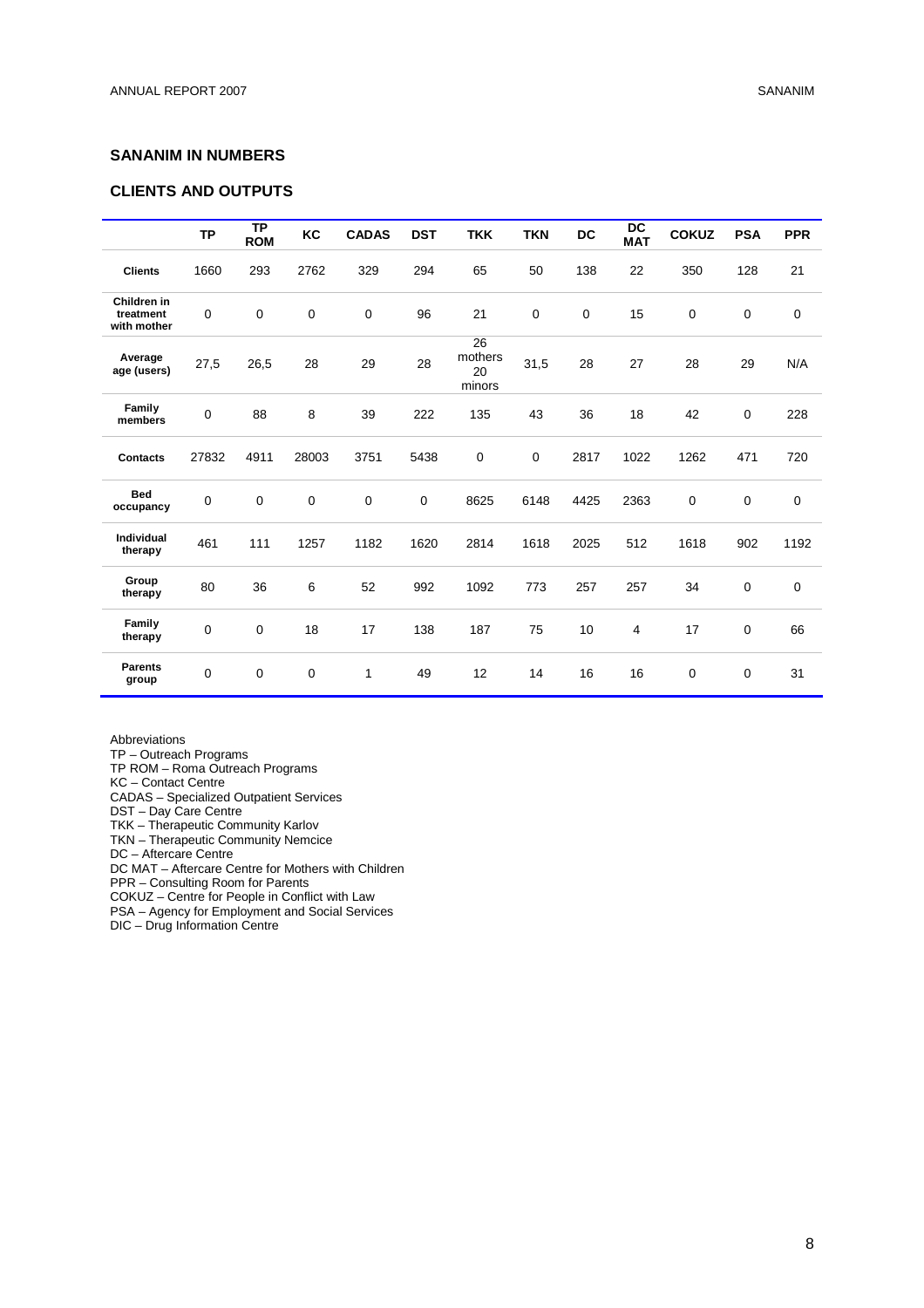#### **PR0GRAMS**

#### **Outreach Programs**

Outreach Programs are low-threshold facilities, which focus primarily on working with drug users on the open drug scene in busy places in the center of Prague.

Outreach Program clients are intravenous drug users from both, majority society and minorities (Roma, Slovaks and other foreigners, mainly Russian-speaking), moving on the open drug scene. Open drug scene is situated in the Main railway station and in the surroundings of the Metro station Museum. In addition to the center the fieldwork was also conducted in the suburban agglomeration of Prague 13, where the drug scene has a rather closed character.

Number of contacts with clients after a sharp increase in 2003 was constant and regularly in excess of 25 000 contacts per year, representing a maximum capacity of the program. In 2007 the professional field staff worked daily on average with 113 clients and distributed 552 sets of injection. Consequently the large number of clients limits the room for consultation and increased the stress for workers and the clients themselves.

#### **The program achievements in 2007 include:**

- Maintaining regular contact with the Olah Roma and Russian-speaking clients who represent a relatively closed group and mostly are not in contact with any other institution.
- Clients were well informed about the possibilities of a follow-up care, the principles of harm reduction, risks associated with drug use etc. Field staff is being respected - in 2007 happened only eight cases of an aggression of a client to the worker, and only verbal.
- Implementation of the research into HIV / AIDS among Russian-speaking clientele, where the field staff worked with the Center of Addictology of the Psychiatric clinic of the 1<sup>st</sup> Medical School and the General Faculty Hospital of the Charles University in Prague, thus enabling the program to involve more people from this group, which was carried on by two Russian-speaking field workers.

#### **Roma Outreach Program**

Additionally to the current exchange program and contacting the Roma clients with the aim of intensifying the work with it in a personal contact, it equally focuses on advice and assistance services directly in the community and to the work in the families.

Field work was carried out on Monday and Thursday from 14.00 to 19.00 hours in public spaces especially in the center of Prague. After an agreement the staff also visited the families for consultations.

# **The achievements of the program in 2007 include:**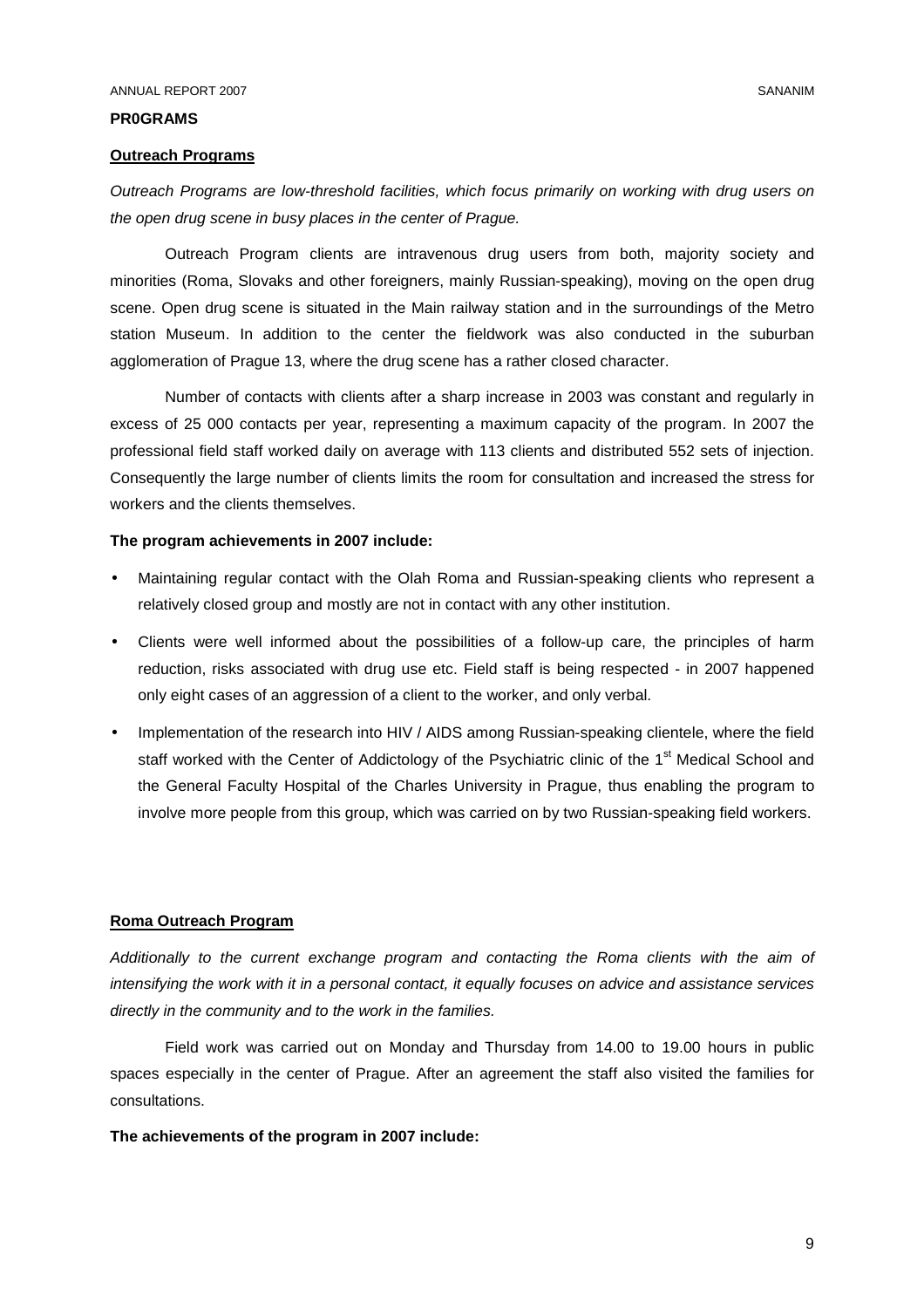- The willingness of Roma injecting drug users to equally communicate with non-Roma field staff and also to search for other services within the care system (detoxification, psychiatric clinic). This was accomplished by mixed teams, which experience in working with Roma use also other Outreach programs in Prague.
- Staffing the fieldwork with two Roma workers operating in regular time and permanent locations, including assistance services (escort clients to doctor, to the substitution program etc.).
- Establishing contact with a larger number of Roma families.

# **Contact Center**

These centers are low-threshold medical facilities for users of addictive substances older than 15 and their near persons providing mainly health, social and legal assistance even on anonymous basis.

The clients are users of drugs over fifteen years (experimenters, problem users and people with moderate to severe addiction) and their parents, relatives, friends, partners and friends.

The client traffic in the center is still high. In the winter months daily came in 92 clients on average, the most (136) were on 13th March. This increase represents an enormous overload on the personnel and space sides. A crisis solution would be to limit the operation of the center and of its laundry services. In the second half of 2007, the number of contacts decreased to 77 clients a day, which is on the limit of center capacity.

#### **The achievements of the program in 2007 include:**

- Number of hours of provided individual counseling sessions increased over 2006 by 91 hours to 629 hours (i.e. 1257 performances). Providing quality information on harm reduction has led to a reduction in demands for outpatient treatment.
- Good linking of clients to the center's exchange program. Although the number of contacts decreased, the volume of exchanged injecting material has not changed.
- Increase of the number of tests for HIV (from 56 in 2006 to 77 in 2007). We recognize the importance of screening tests, and therefore in particular during the treatment in the consulting room we try to motivate clients to do these tests.
- Among the clients was conducted an extensive questionnaire survey. The target group was monitored by age, sex, drug use, residence, type of housing and services used. Hotline recorded almost 4 calls per day. Compared with the previous year, increased the number of parents (especially mothers) requesting advice on children using drugs.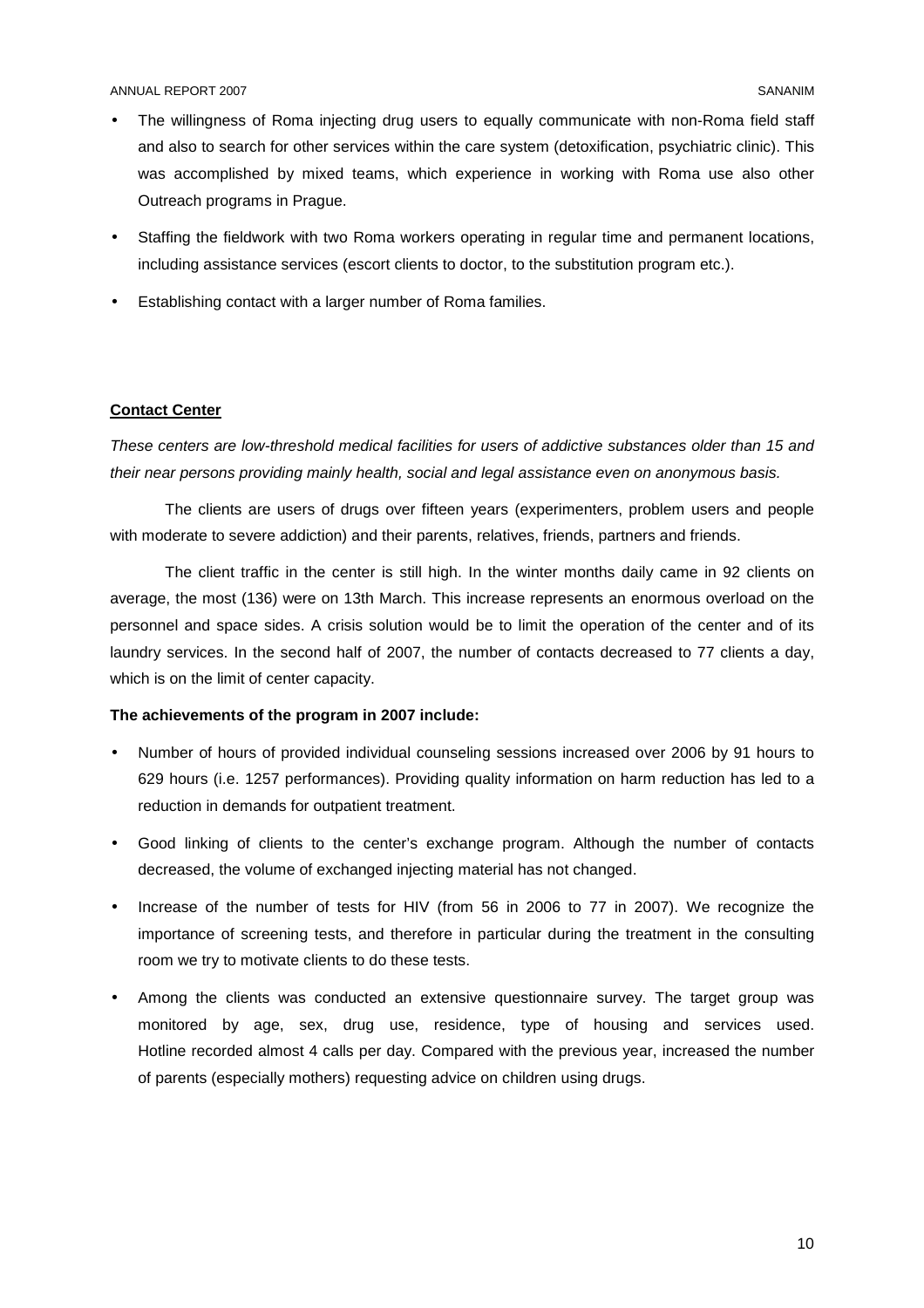#### **Specialized Outpatient Services CADAS**

These are private medical facilities which provide for the users with substance abuse outpatient psychiatric treatments and outpatient detoxification and substitution. The only one in the SANANIM has signed a contract with the NGA (General Health Insurance Company).

For the CADAS clients is typical a high co-morbidity of the use of psychotropic substance together with another mental illnesses, and the overuse of benzodiazepines, which also constitutes a serious problem

#### **Programs of outpatient psychiatric treatment**

Number of clients in outpatient treatment compared to the year 2006 increased to 174 clients, drug users and 39 clients, non-users, mostly drug users' near persons. Part of them was treated in parallel in other care facilities; some stabilized clients were in an extensive contact only with the CADAS.

#### **Substitution and detoxification program**

The increase of number of clients that grew approximately by a quarter compared to 2006 concerned particularly those who are in short-term care. In the long-term substitution therapy developed a core of stabilized, socially integrated clients requiring a minimum of psychiatric care.

Long-term outpatient detoxification program successfully completed 65% of clients (45% of full abstainers, less than 10% enrolled into another treatment or program).

Transitional and single substitutions (23% of clients) are based on the needs of clients, e.g. to ensure the entry into substitution treatment. The clients of this program are usually enrolled at the request of another facility or on a certified statement of the client (for example, the term of the beginning of treatment). Part of the clientele are foreigners with permanent residence in the CR, or without it, most citizens of the former USSR. Their enrollment is made in collaboration with Outreach programs.

#### **Day Care Center - Outpatient Psychotherapeutic Center**

It is a private medical facility, which is designed for clients over 16 years with a diagnosis of abuse in particular of non-alcohol drugs or dependence on them. The centre provides outpatient services, intensive stationary program of three months and a specific program for mothers with children.

All Day Care programs were attended by 492 clients-users and non-users and the number of performances over the previous year increased by 16 percent. An even stronger growth of performances was noticed in the programs of individual and social work (40%), which managed to combine the therapeutic component with social and rehabilitation ones, which is necessary for the successful adaptation of the client to normal civil life. The program of social work was used by all clients.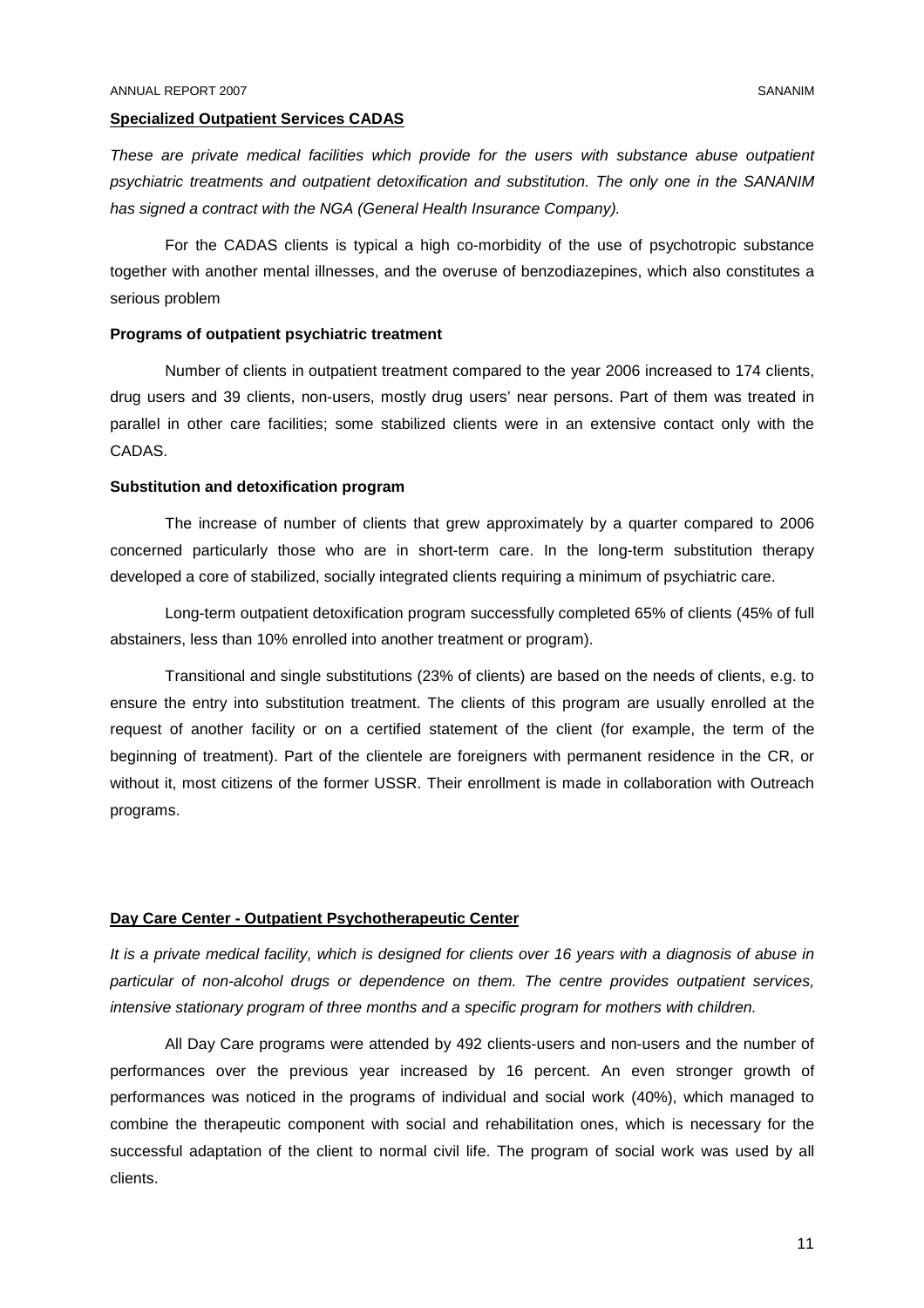#### **Daily program**

The program was successfully completed by about 50% of clients and those should be added a further 20% who decided to continue it in 2008. Prematurely decided to terminate the program (mainly in the first week of treatment) 10% of clients in particular with complicated social background and complicated dual diagnoses.

Expelled were 20% of clients, mainly because of non-compliance with the regime. The clients, who abandoned the program or were expelled, are using a different type of care after agreement, either directly in the center or in cooperating facilities.

The factor affecting the daily group is the frequent combination of drugs and alcohol, which leads in some aspects to modifications of the content and the program of the facility. It also shows a lack of outpatient services for clients with alcohol dependence, who are increasingly contacting our facilities, which exceed our operational and personnel capacity.

#### **Program for mothers-users**

In relation to the data about whole the facility, this program recorded the highest growth of performances and of the number of clients. Services were used by 106 mothers, representing an annual increase of 10%, while 38% of mothers were clients of the daily group.

#### **Outpatient program**

The numbers of performances and first contacts remained essentially at the same level as in the previous year. Also the retention indicator (average number of visits per client) was comparable with the previous period.

Open-patient group (so-called motivational) was ran twice a week. Work was more intensively complemented by individual counseling and social work.

#### **The program achievements in 2007 include:**

- Intensive stationary treatment of three months became part of the stable offer of health care facilities, as a possible alternative to institutionalization or residential treatment is sought after by clients and respected by the professional public.
- We were able to maintain the care for dependent mothers and their children, and despite the lack of space and personnel capacities even expand it. The program was enriched by the care strengthening the mutual relationship of mother and child and of mother's parental responsibilities.
- Collaboration with state and non-state institutions in the Czech Republic took place smoothly and with mutual respect. Given the significant representation of clients with dual diagnoses in the center, the cooperation with medical institutions proved to be very appropriate.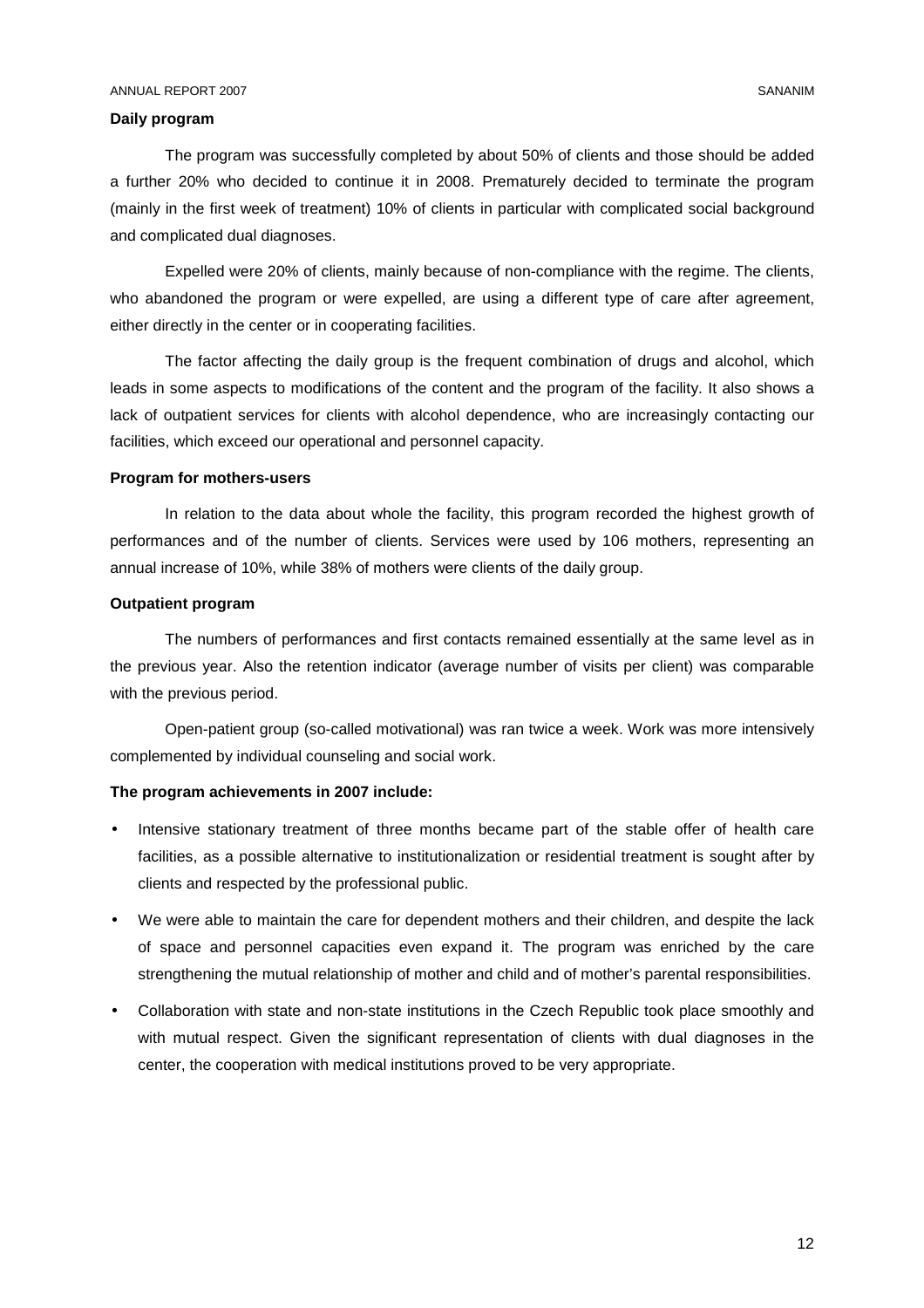#### **Therapeutic Community Karlov**

It was designed for teenagers and young adults and mothers with children. The community started in 1998; the first mothers with children were accepted three years later. Out of the 31 beds, which are available in the community, nine are designed for mothers and ten for children.

#### **Treatment of minors**

The average age of clients was in 2007 as well as in the previous twenty years, but the largest part was under eighteen years of age. They are characterized by a shorter drug career and their stay at the community Karlov is usually their first treatment. Many were excluded from school for the use of drugs. Their motivation for treatment is lower than at older clients or mothers. Usually they start it under the pressure of an institution or parents. Ideally, they return to the family and begin to go back to school.

A special group are the clients from foster-care institutions, often with a criminal past and follow-up (conditional sentences, mandated treatment, pending trial). Overall, are increasing social problems, for which solution is complex.

## **Treatment of mothers with children**

These clients were brought to treatment primarily due to pregnancy or maternity. They enter without the necessary treatment patterns and experience with the care of a child, and therefore should initially focus on the child to establish a relationship and acquire the basic skills. Demands placed on them during the treatment are great, and therefore the initial phase of the program focuses mainly on the educational part and the stay in the community, which is the basis of the therapeutic program.

#### **The program achievements in 2007 include:**

- Treatment was successfully completed by 16 young clients i.e. 50% due to the target group, which is not very motivated or having a very ambivalent motivation, it is a good result.
- We succeeded in engaging in treatment clients from diagnostic and foster-care institutions, at whom due to their low motivation for the treatment such success means perseverance and desire to get away.
- Almost all mothers were able to take proper care for their children after the treatment.

#### **Therapeutic Community Nemcice**

It focuses on long-term treatment of older clients with a long drug career. It was founded in 1991 as the first facility of this kind in our country.

The trend of enrolling older clients with a long period of regular drug use to Nemcice community continued even in 2007. The average age of new clients was 33.5 years for men and 29.4 for women; the average length of regular use of so-called hard drugs was 12 years.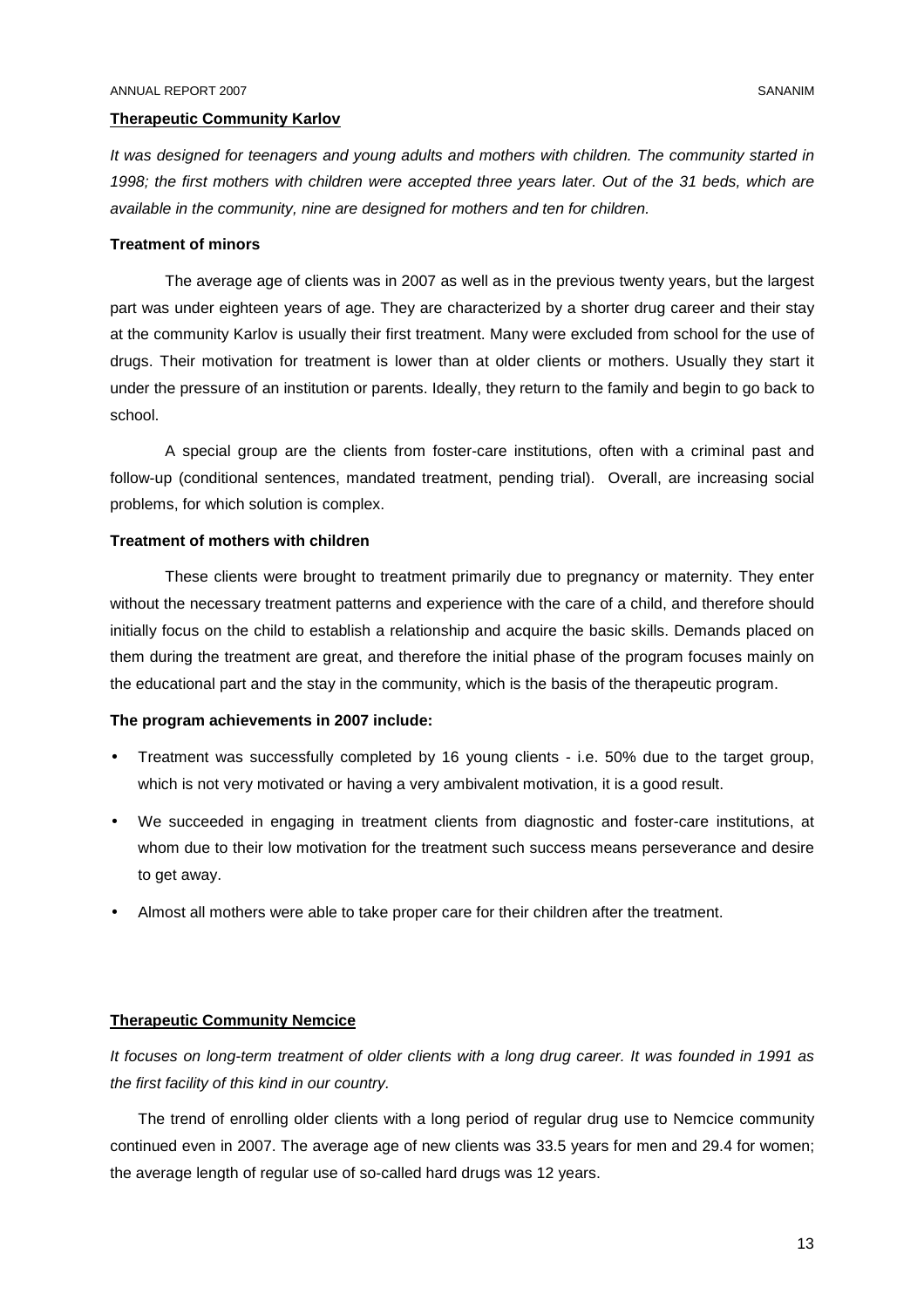The community worked with 50 clients, including 30 new enrollments. All used drugs by injection. Only 11 clients had previous experience with treatment in a therapeutic community. Treatment was successfully completed by 10 clients.

Typical was also the high proportion of patients with chronic hepatitis (23 clients), 15 clients had experience with criminal penalties, which greatly complicated the course and the outcome of treatment. Nine clients were subject of criminal proceedings during the treatment, 16 clients were in psychiatric treatment, medicated, and several others were regularly psychiatrically monitored.

# **The achievements in 2007 include:**

- The average duration of treatment amounts to two thirds of the estimated treatment period, which can be regarded as a major success.
- In 2007, the Nemcice community took full care of a retired local priest.
- For clients who had to interrupt the treatment in the community and to serve their sentence in prison, we managed to make them return and continue the treatment.

# **After-treatment Center with Protected Housing and Workshop**

Provides aftercare for clients with particular drug treatment through protected housing program and outpatient programs. The menu also includes protected jobs for clients disadvantaged in the labor market.

Of the 138 clients 95 had used outpatient after-treatment program, 43 program of protected housing and 26 protected employment program. On average, clients completed the after-treatment program in full length, whereas in the previous year it was only 77% of the recommended length of the program. In the protected housing they spent an average of 4.7 months in 2007. Several clients terminated the contract before term, because themselves they were able to find an affordable housing. However, the majority of them continued in the outpatient after-treatment.

# **The achievements in 2007 include:**

- Significant increase in the average duration of the stay of clients in the program to 26.4 weeks, which is 102% of the recommended duration of after-treatment.
- Successful completion of the ESF project Work Programs, thanks to which during the period of 2006 to 2007 were employed 33 clients; 24 of whom subsequently found a long-term employment.
- Extending the offer of leisure activities.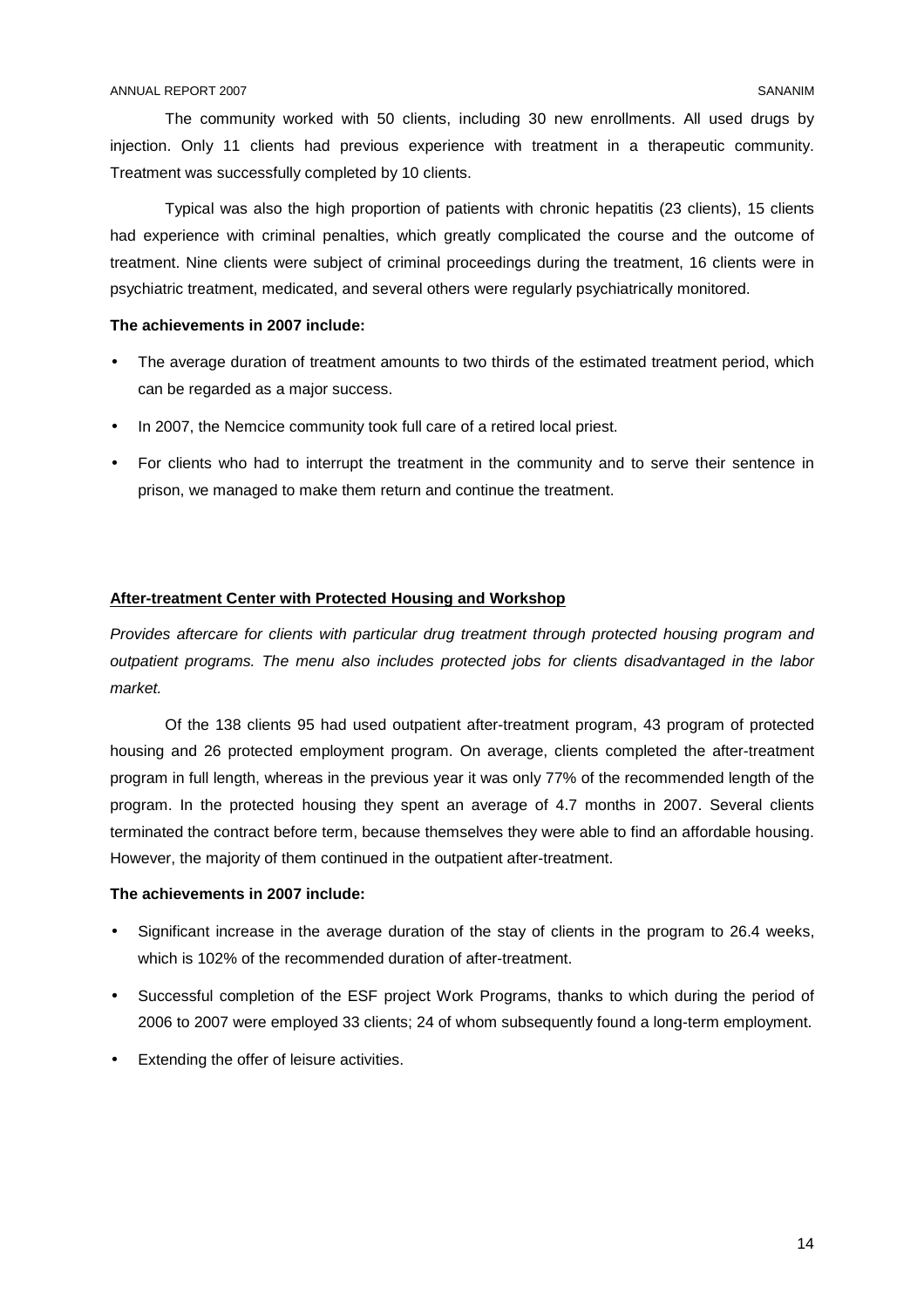#### **After-treatment Center for Mothers with Children**

Since 2003 it is a separate project, which builds on the motivation and pre-treatment care provided for by the Day Care Center and on the treatment of mothers accompanied by children in the Therapeutic Community SANANIM Karlov.

Mothers with children are provided three basic types of services: outpatient after-treatment program, protected housing program and protected employment program. In 2007, the services used 22 mothers (with 15 children), including 12 in the outpatient program and 10 in the protected housing program.

In the protected jobs (cleaning work and work in the garden, work in the cafe as assistant cook or waitress, working in the pottery workshop) a total of 8 clients worked 1279 days.

#### **The achievements in 2007 include:**

- Intensive use of the group program, not just special groups for mothers with children, but also for other groups of the After-treatment Center.
- Increase of the average after-treatment period of 145 days in 2006 to 356 days in 2007.
- Due to the extended offer of protected jobs in the ESF project Work Programs the clients could adapt their working hours and work-loads in order to be able fully take care of their children.

#### **Centre for People in Conflict with Law**

Provides support, advice, assistance and treatment to drug users in all stages of criminal proceedings. Activities started in the autumn of 2006 and followed up on the earlier program Work with drug users in custody.

The program focuses on clients for whom the existing network of services is difficult to be reached; therefore they are at an increased risk of drug and criminal recidivism.

#### **Project Work in prisons**

It is addressing the needs of users in custody or serving their sentences before release to freedom. The number of 334 clients benefited from the services (278 men and 56 women).

#### **Project of Post-penitentiary Care**

It focuses on social and consultancy activities on behalf of clients after serving a detention or penalty or conditional sentences, and who are highly vulnerable to social exclusion due to the combination of problematic factors (experience with custody or criminal penalties, therefore they have a criminal record, and experience with drugs). The number of 66 clients (50 men and 16 women) participated to the program; for 16 of them were made arrangements in order to enroll them into some form of a treatment. Employment and social counseling benefited to 51 clients (36 men and 15 women), of which 27 successfully found a job, or they were offered retraining or further education.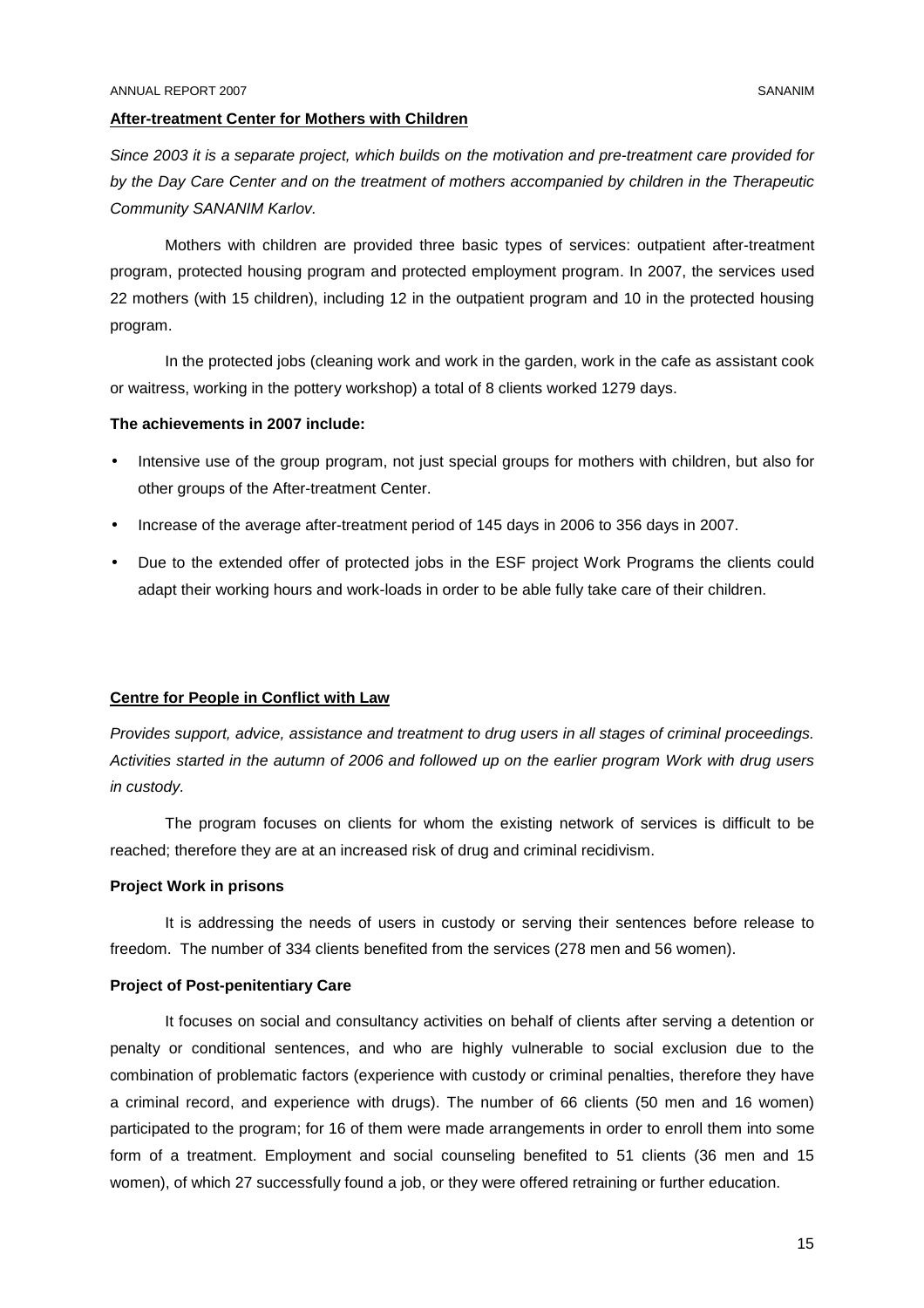#### **The achievements of the program in 2007 include:**

- Compared with the previous year, we managed to contact more clients in prisons and more of them followed into the after-treatment care.
- Individual work was effectuated more intensively with clients, for whom after their release were mediated follow-up services related in particular to housing, employment or treatment.
- Program can flexibly respond to the needs of the target groups.

#### **Agency for Employment and Social Services**

It focuses on improving the life conditions of former users of drugs through their accomplishment on the labor market, and interconnects the treatment with a successful transition to the normal life. It was established in the autumn of 2005 as the first project of the SANANIM supported by the European Social Fund, by the budgets of the City of Prague and of the Ministry of Labor and Social Affairs.

#### **Clients**

Within the framework of employment consultancy it offers the basic orientation in employment relations, assistance in the job search, writing of structured CVs, preparation for job interviews, negotiating work contracts etc. It also helps clients to deal with social problems. The services offered also include the help to improve their education and to re-qualify.

#### **Cooperating employers**

An integral part of the Agency activities is the search for potential employers able to recruit clients who are handicapped with regard to their application on the free labor market (criminal record, poor health, poor education, little experience), and to establish with them a long-term cooperation.

In 2007, the Agency worked with 128 clients, which is 31 more than in 2006, the number of contacts was of 471, i.e. 55 more than in 2006. At the same time increased the number of employers who are steadily cooperating with the Agency and offer our clients vacant positions.

#### **The achievements of the program in 2007 include:**

- Mediation of employment and training to find jobs for 82 clients, among which 40% of people with criminal record and 50% of people with only completed basic education.
- Continued cooperation with more than 10 employers.
- Publication of the *Manual of good practice -* comprehensive material on the experience gained through procedures and methods of work.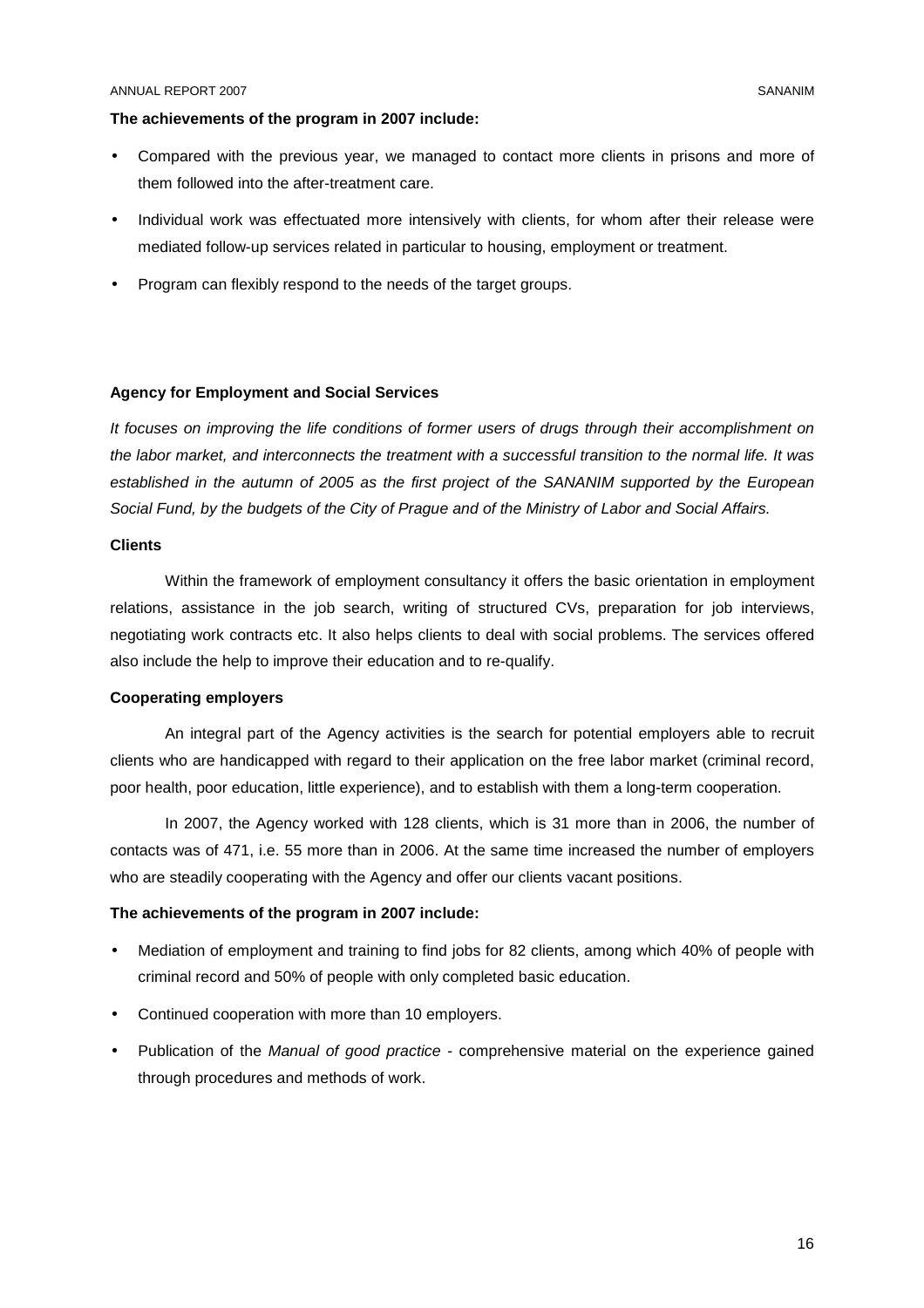#### **Consulting Room for Parents**

Offers assistance not only to parents but also to partners and other relatives of drug users.

As in the previous year, the number of all types of services gradually increased. In individual psychotherapy and counseling, which are the most frequently provided services, the number of contacts increased almost four times compared to the last year. For the group of parents in a longterm supporting therapeutic contact the most effective approach was to combine individual contact with group psychotherapy.

Family or couple therapies with an average number of 4.5 sessions used a total of 48 persons.

#### **The achievements in 2007 include:**

- almost one hundred percent on-year increase in the number of new clients
- extension of the offer of groups for parents from one to two
- increasing the interest in family therapy

#### **Drug Information Center**

Collect, collate and publish information on the drug problem. Operates the websites of the SANANIM - Drug Information Server, Internet drug counseling website and the website of the association itself.

**Drug Information Server** (www.drogovyserver.cz) was extended in 2007 with a portal for professionals (project implementers, NGOs workers etc.).

The total of published new articles was of 1297; compared to the previous year the visitors rate of the website increased to 124 315 unique visitors. Drug news DRAK were received by 1209 subscribers.

**Drug Advice Centre** (www.drogovaporadna.cz) had seen a sharp increase in visitors. In 2007, were directly answered 2475 questions, the site had 91 923 unique visitors. In general, increased the number of inquiries related to alcohol problems. Among the already published answers to questions our visitors usually seek advice on pervitine.

**Professional Library** manages over 2000 titles of books and magazines.

# **The achievements of the program in 2007 include:**

- The campaign Drugs and Parents (press conference, television and radio spots, banner campaign in the iDnes etc.)
- Significant increase in the traffic of all sites, but particularly of the Drug Information Server
- Re-design of the SANANIM website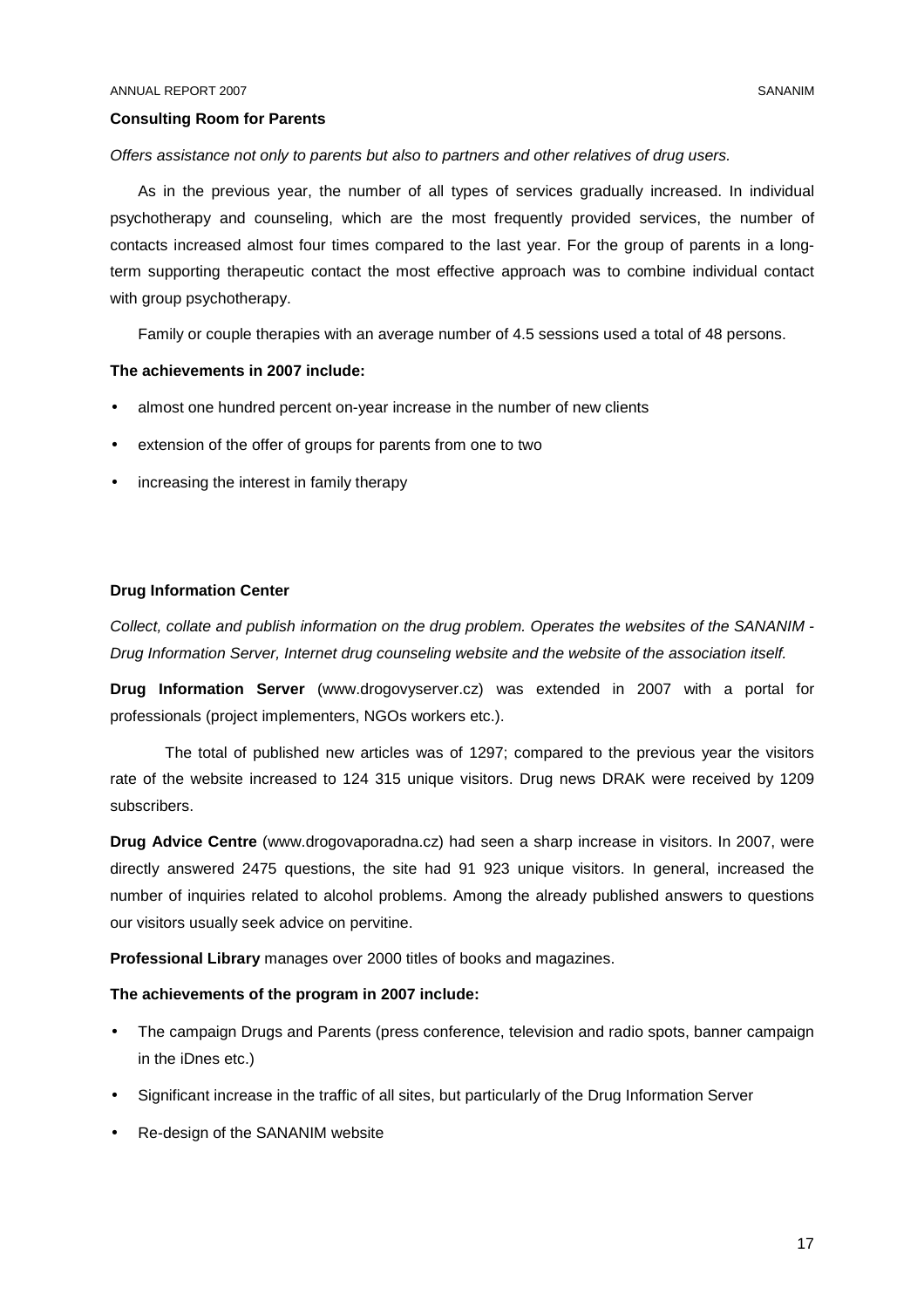#### **Health Facility SANANIM**

In this professional segment are networked non-state health facilities of the civic association SANANIM – Day Care Center, Contact Centers, After-treatment Centers and CADAS. Individual workplaces are under the responsibility of their heads and of professional managers, but as a guarantor is responsible the Health Care Director.

The Health Facility SANANIM provides outpatient psychiatric and psychotherapeutic care, psychotherapeutic day care; Contact Centers also provide the basic health care for somatic diseases, which is essential for the clientele that typically wouldn't go to medical practices. The target group represent clients with a diagnosis of harmful substance use and dependence on them, especially on non-alcohol drugs (opioids and stimulants).

Among the opioids, it is especially heroin (18%), and illegally obtained buprenorphine - Subutex (17%). Stimulant drugs are exclusively represented by pervitine (41%); cocaine has been exceptional (2 cases). The representation of cannabis since 2000 continuously decreased; in 2005 it was of 2.8%, but rose slightly in 2006 to less than 5% and remained roughly the same amount even in 2007. If these clients ever seek the care of the SANANIM, it's mostly for the psychological complications caused by smoking marijuana. The proportion of clients registered with somatic and psychological complications is increasing, for example in CADAS it attained up to 80%. Among prevailing somatic complications are hepatitis B and C, which in particular the CADAS registers in more than half of the clientele. The most common psychological complications are toxic psychosis, anxiety, personality disorders and particularly depression, to which we pay more and more focused attention. The Health Facility SANANIM for many years focused its programs to the challenging outpatient treatment of clients with dual diagnoses and somatic complications as one of the few providers of care in the CR and cooperates with a number of professional facilities.

All units of the Health Facility SANANIM were granted the certificate in proficiency RVKPP. The statute of health facility represents a guarantee of the quality of provided care for its clients and for the SANANIM as organization it means a considerable legal protection, while for the professional public it is a factor facilitating communication and cooperation for the benefit of clients. Professionalism of the provided care and its documentation is consistently at a good level.

According to Law No. 48/1997 on the Public Health Insurance the provided services account for health care and the insured person is legally entitled to them. As far as by now, only the facility CADAS concluded (in June 2004) a contract on outpatient psychiatric care with the General Health Insurance Company (VZP). The amount of payments from the VZP is rather complementary to still indispensable public subsidies, because the payments are set to extensive medical care, which is inconsistent to the intensive comprehensive care that we provide, and which meets the needs of our clients.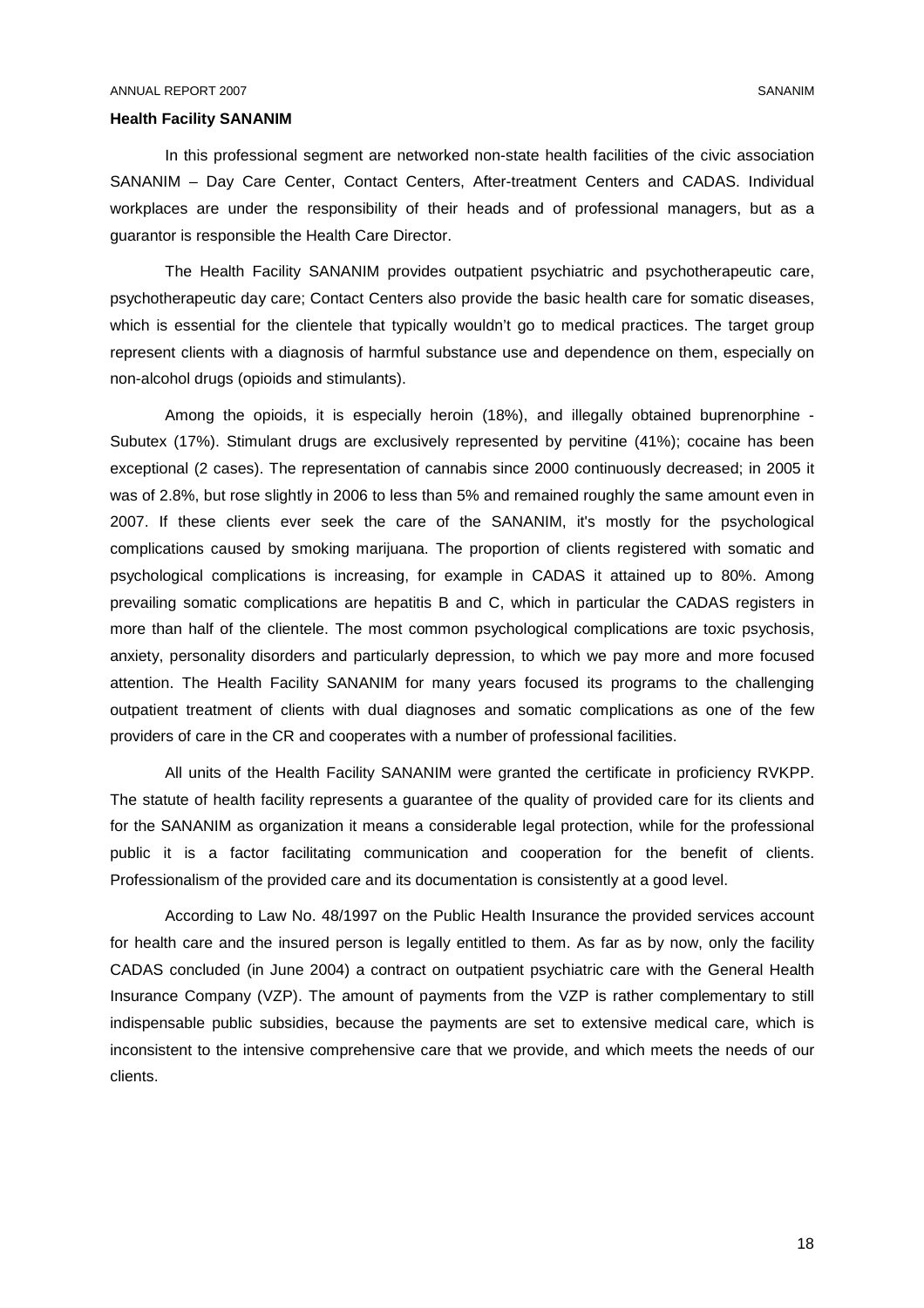### **INTERNATIONAL COOPERATION**

In the year 2007 the SANANIM participated in various international activities, particularly in projects carried out within the European professional networks. Hence, the international cooperation was hampered by the total lack of financial means. Till now - given the known limits and constraints we were dependent on the willingness of the organizers and international organizations to pay all costs associated with our participation. Even so, through our membership in the European professional networks (umbrella organizations, federations, etc.) we try to actively engage in professional events and contribute to the realization of the EU drug policy.

As for a service provider it is very important for us to participate in conferences, workshops and trainings in European and global professional networks, such as IHRD, CEEC-HRN, EFTC, ENDIP, FESAT and PREVNET, and actively cooperate with many renowned European organizations and agencies e.g. Trimbos, EATI, European Forum for Urban Safety (EFUS), DrugScope, Cranstoun Drug Services, Euro-Methwork etc.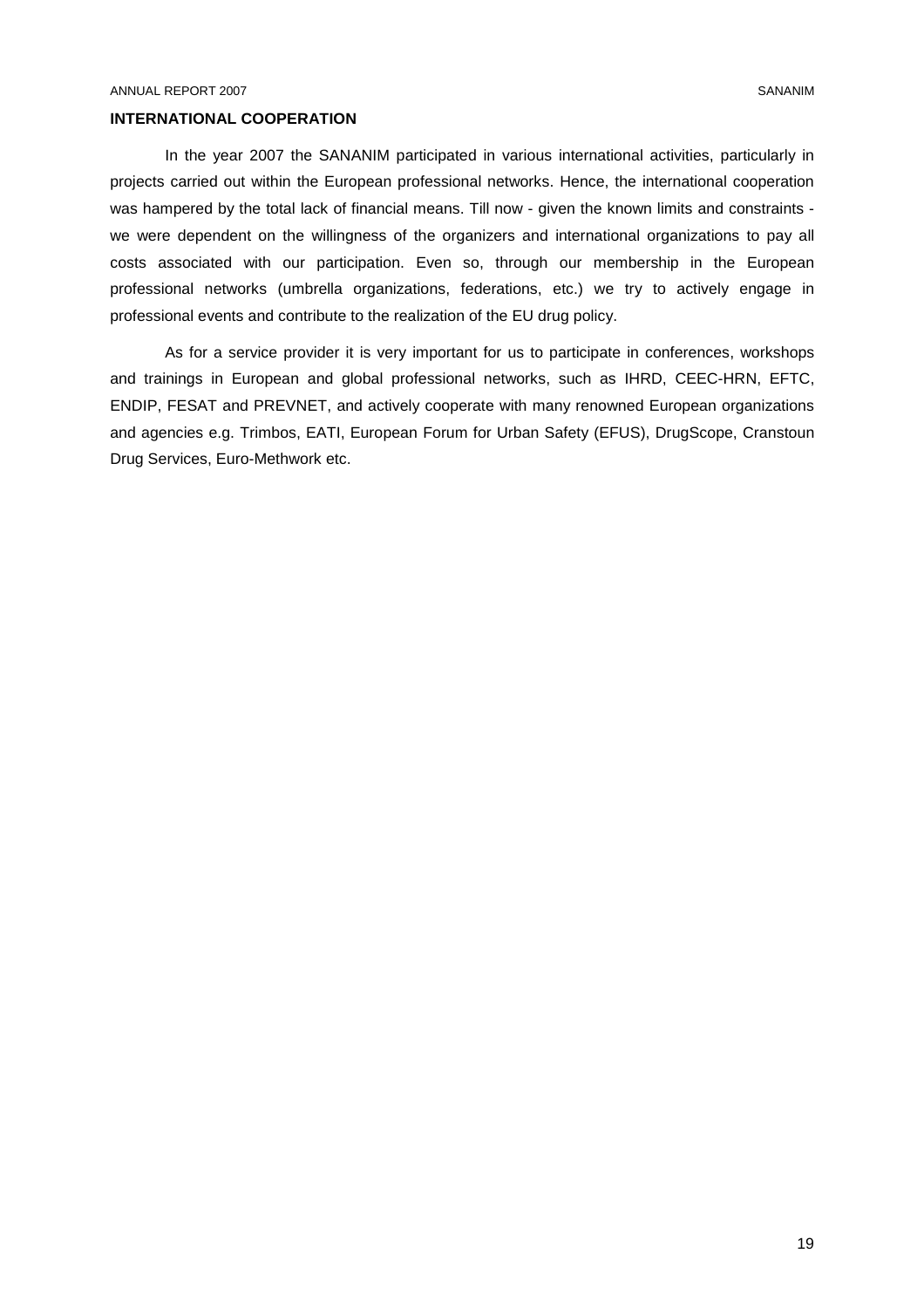ANNUAL REPORT 2007 SANANIM

# **FINANCIAL REPORT SANANIM 2007**

# **Revenues 2007**

#### **Outreach Program 5 418 284 Kč**

MZ 200 000 Kč MPSV 934 000 Kč RVKPP 2 309 000 Kč MHMP 1 707 000 Kč ÚMČ P1 200 000 Kč ÚMČ P2 20 000 Kč Own\* 48 284 Kč

#### **Roma Outreach Program 851 779 Kč**

MZ 70 000 Kč MPSV 238 000 Kč RVKPP 281 000 Kč MHMP 250 000 Kč Own\* 12 779 Kč

## **Contact Centre 7 396 634 Kč**

MZ 200 000 Kč MPSV 1 538 000 Kč RVKPP 3 364 000 Kč MHMP 2 146 000 Kč ÚMČ P1 50 000 Kč ÚMČ P2 20 000 Kč ÚMČ P7 30 000 Kč Own\* 48 634 Kč

#### **Specialized Outpatient Services CADAS 2 282 963 Kč**

MZ 690 000 Kč MPSV 100 000 Kč RVKPP 412 000 Kč MHMP 720 000 Kč ÚMČ P1 50 000 Kč ÚMČ P2 20 000 Kč VZP 220 337 Kč Own\* 70 626 Kč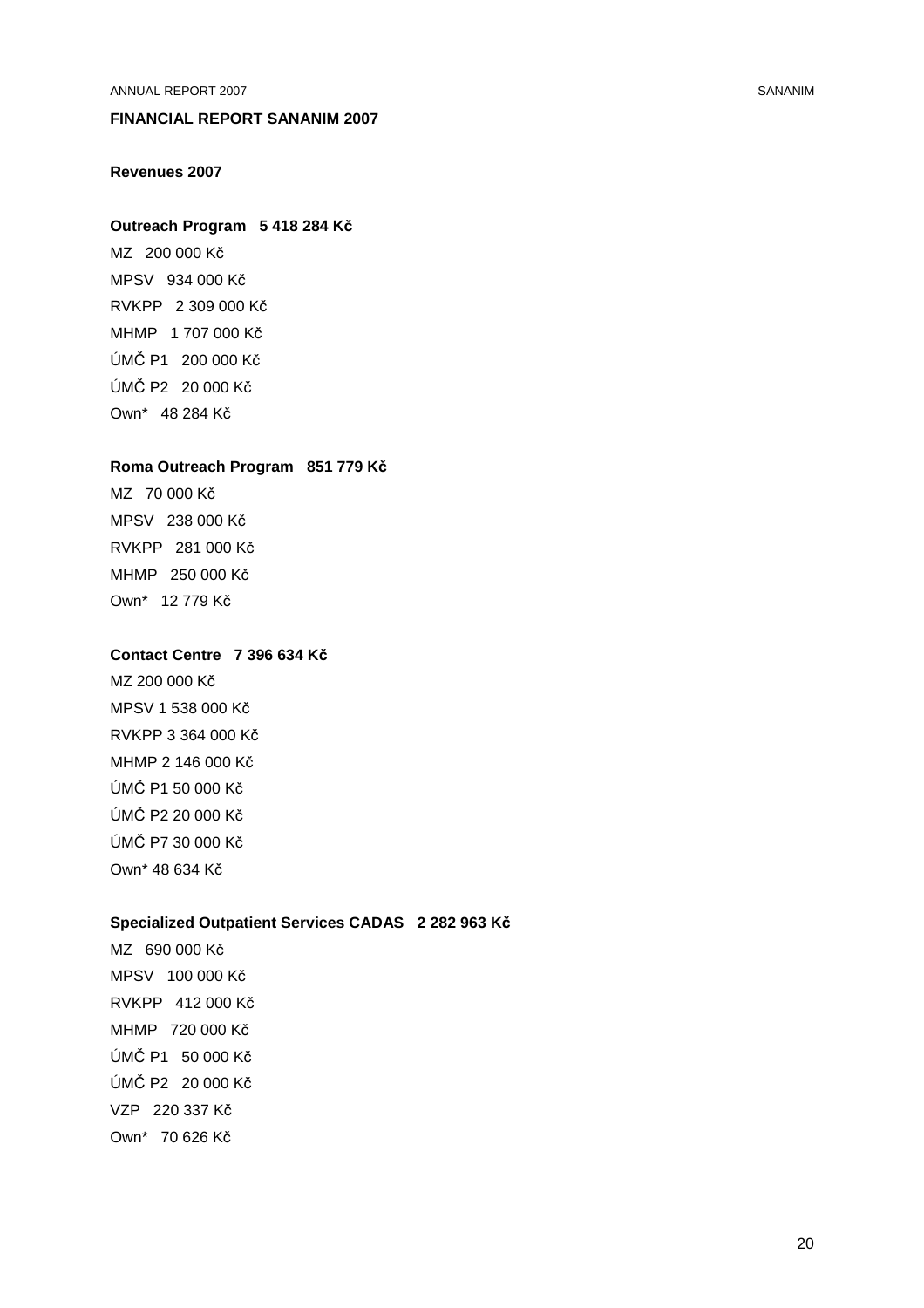#### ANNUAL REPORT 2007 SANANIM

# **Day Care Centre 3 699 638 Kč** MZ 170 000 Kč MPSV 716 000 Kč RVKPP 1 159 000 Kč

MHMP 1 230 000 Kč ÚMČ P1 165 000 Kč ÚMČ P7 62 000 Kč Own\* 197 638 Kč

#### **Therapeutic Community Karlov 8 069 704 Kč**

MPSV 1 660 000 Kč RVKPP 3 404 000 Kč MHMP 2 270 000 Kč ÚMČ P10 50 000 Kč Jihočeský kraj 150 000 Kč Own\* 535 704 Kč

#### **Therapeutic Community Němčice 6 157 703 Kč**

MPSV 1 380 000 Kč RVKPP 2 453 000 Kč MHMP 1 740 000 Kč Jihočeský kraj 150 000 Kč Own \* 434 703 Kč

#### **Aftercare Centre 4 571 690 Kč**

MPSV 1 179 000 Kč RVKPP 1 711 000 Kč MHMP 1 413 000 Kč ÚMČ P1 50 000 Kč Own \* 218 690 Kč

# **Aftercare Centre for Mothers with Children 977 495 Kč**

MPSV 262 000 Kč RVKPP 347 000 Kč MHMP 340 000 Kč Own\* 28 495 Kč

# **Consultancy Room for Parents 954 626 Kč**

MPSV 100 000 Kč RVKPP 440 000 Kč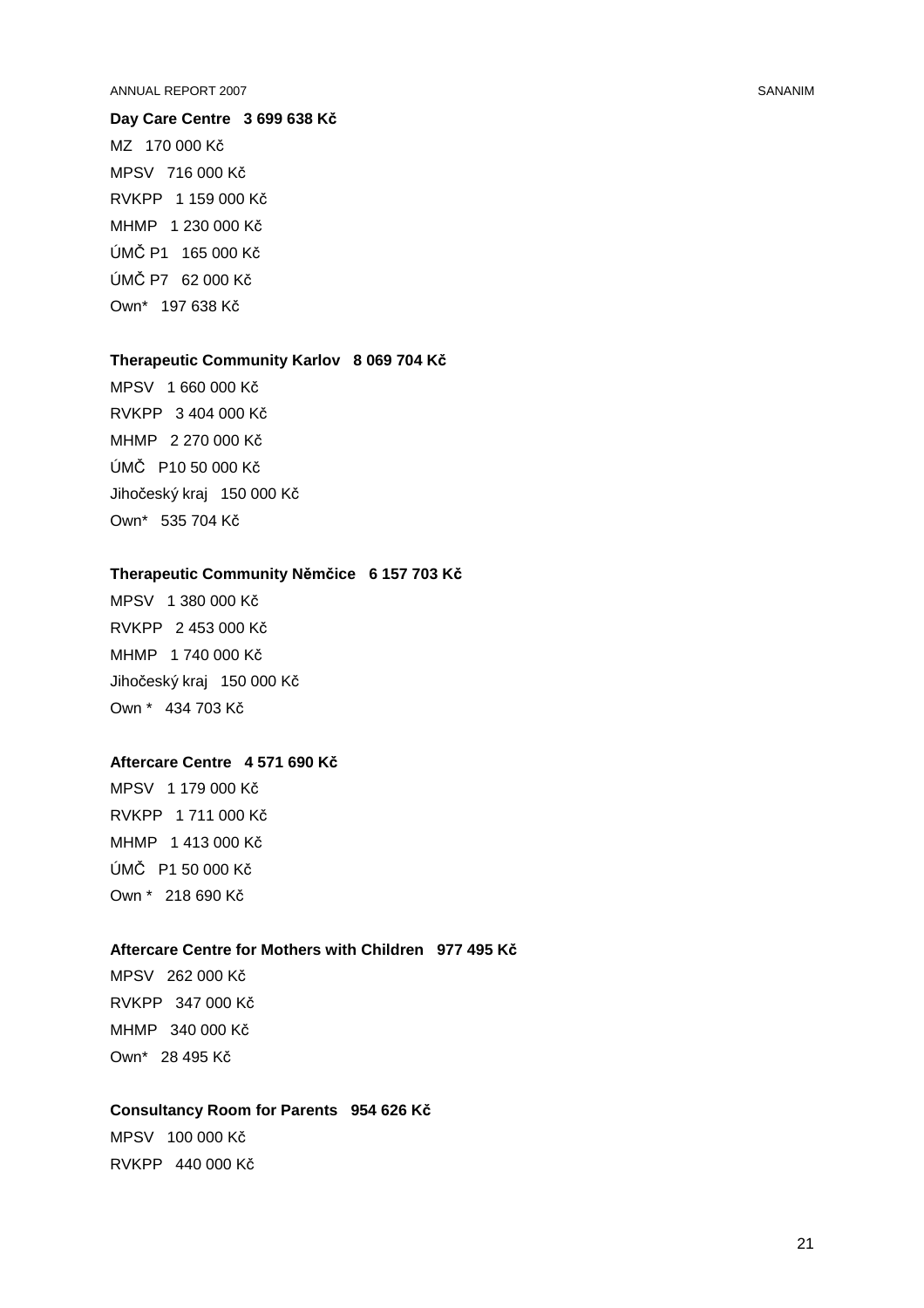ANNUAL REPORT 2007 SANANIM MHMP 300 000 Kč ÚMČ P1 50 000 Kč Own\* 64 626 Kč

#### **Centre for People in Conflict with Law 373 464 Kč**

MS 161 000 Kč MHMP 200 000 Kč Own\* 12 464 Kč

#### **Drug Information Centre 1 508 787 Kč**

MŠMT 158 000 Kč RVKPP 674 000 Kč MHMP 500 000 Kč HWC 115 064 Kč Own\* 61 723 Kč

# **Drug Information Centre** – **Internet Primary Prevention 208 970 Kč**

MŠMT 208 000 Kč Own\* 8 970 Kč

## **Manual of Drug Prevention in Schools 191 590 Kč**

MŠMT 191 590 Kč

# **Alkotest 157 765 Kč**

RVKPP 107 000 Kč MHMP 40 000 Kč Own\* 10 765 Kč

# **Aftercare Centre – Theatre Project 173 397 Kč**

MK 50 000 Kč MHMP 80 000 Kč Own\* 43 397 Kč

# **Evaluation of Treatment in Therapeutic Communities 159 000 Kč**

RVKPP 111 000 Kč Own\* 48 000 Kč

# **Democracy, Cities & Drugs 534 888 Kč** DCD 534 888 Kč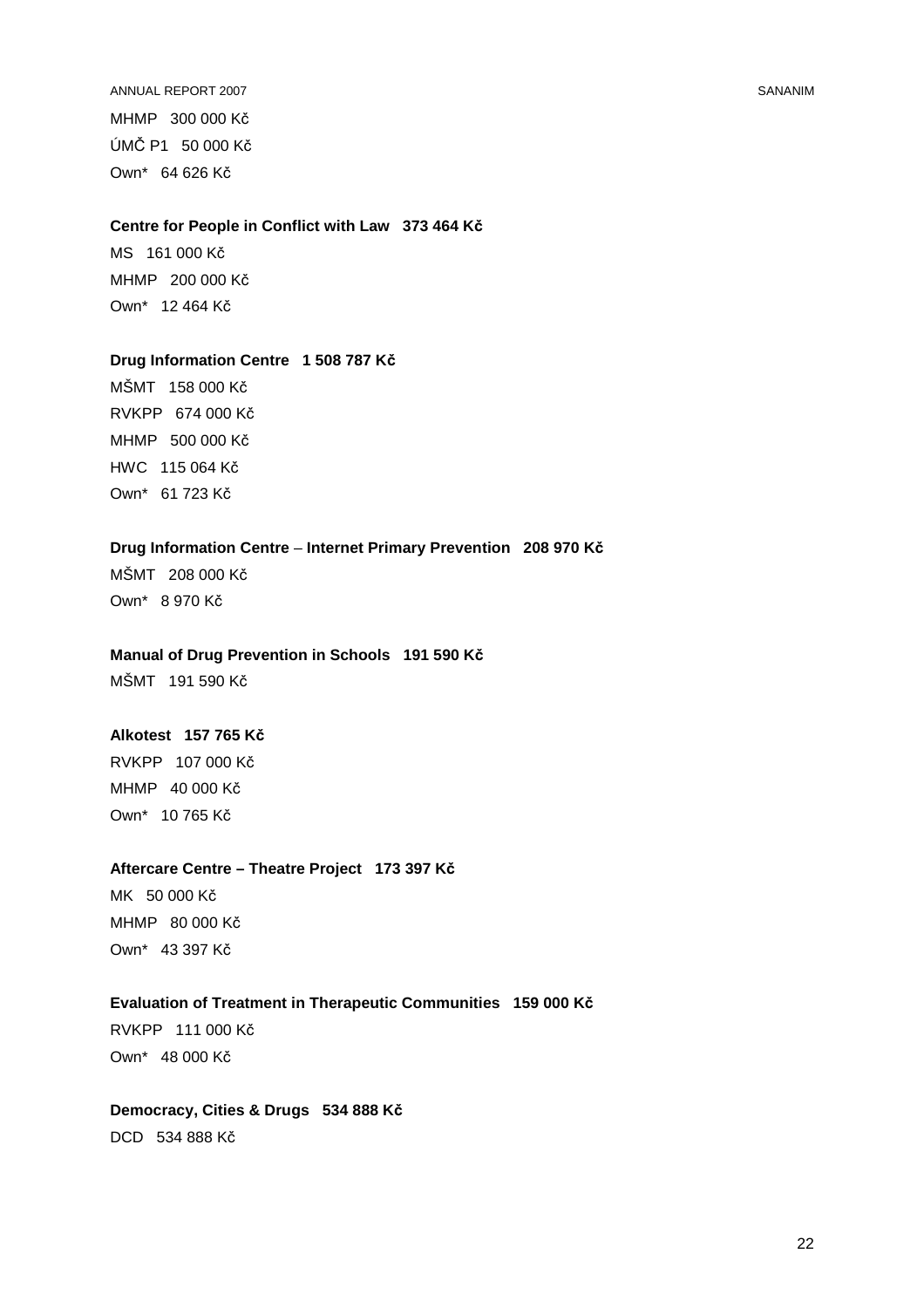#### ANNUAL REPORT 2007 SANANIM

**Project with Support from ESF 9 256 800 Kč** XTP 1 333 438 Kč DC 2 222 241 Kč PSA 1 025 861 Kč Education 625 719 Kč Project Equal 1 013 680 Kč COKUZ 2 162 619 Kč Legal project 873 242 Kč

#### **Summary of Revenues according to Sources**

#### **State Institutions and Ministries**

MZ 1 330 000 Kč MPSV 8 107 000 Kč RVKPP 16 770 116 Kč MŠMT 549 590 Kč MS 161 000 Kč MK 50 000 Kč Městské úřady a kraje Magistrát hl. m. Prahy 12 936 000 Kč Městská část Praha 1 605 000 Kč Městská část Praha 2 60 000 Kč Městská část Praha 7 92 000 Kč Městská část Praha 10 50 000 Kč Jihočeský kraj 300 000 Kč

#### **International Projects**

AMOC-CORR 8 471 Kč DCD 476 846 Kč ESF 9 256 800 Kč

# **Foundations**

Nadace České spořitelny 3 500 000 Kč Nadace Život umělce 15 000 Kč Other financial contributions 416 100 Kč

# **Presents and Contribution by Individuals 175 606 Kč**

**Revenues from Own Sources**  Aromka 765 284 Kč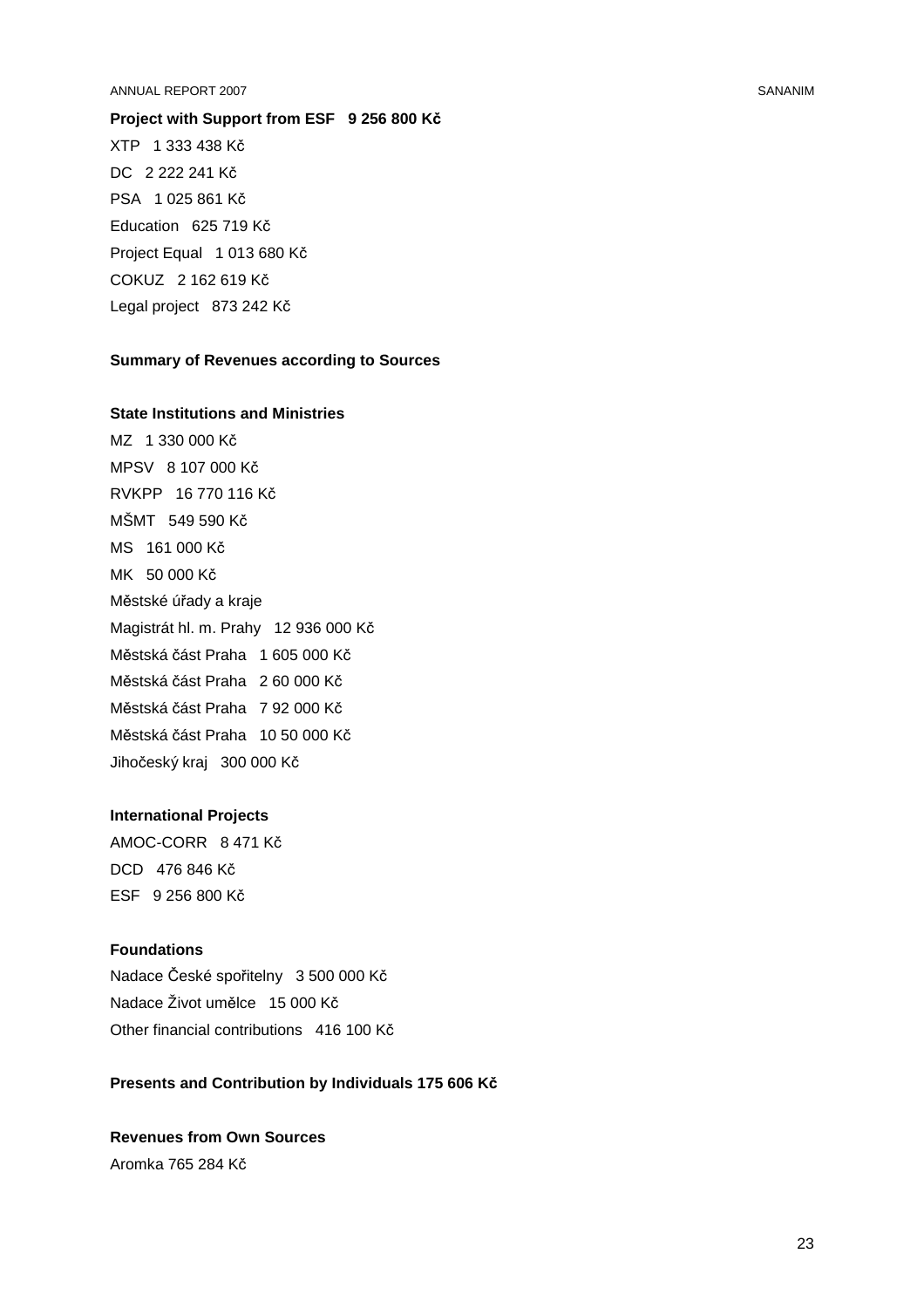ANNUAL REPORT 2007 SANANIM

Rents (clients) 280 540 Kč Contributions (clients) 498 489 Kč VZP 572 905 Kč Interests 48 626 Kč Other 919 444 Kč

# **PROFIT AND LOSS STATEMENT**

#### **A. Expenses**

1. Material 10 141 155 Kč

- 2. Repairs 1 538 460 Kč
- 3. Energy 1 520 745 Kč
- 4. Services 8 459 084 Kč
- 5. Personal expenses 32 330 242 Kč
- 6. Taxes and fees 274 040 Kč
- 7. Depreciation 185 687 Kč

# **EXPENSES IN TOTAL 54 449 413 KČ**

# **B. Revenues**

- 1. Sales 765 284 Kč
- 2. Other revenue 2 318 003 Kč
- 3. Reserves 2 000 Kč
- 4. Received contributions in total 2 850 152 Kč
- 5. Operational subsidies in total 49 370 506 Kč

**REVENUES IN TOTAL 55 305 945 KČ**

**Income tax 77 040 Kč**

**C. Profit before taxes 856 532 Kč**

**D. Profit after taxes 779 492 Kč**

# **BALANCE SHEET**

**Assets** 

A. Long-term assets Long-term tangibles 37 535 848 Kč Long-term financial assets 731 600 Kč Depreciation of long-term tangibles…- 283 126 Kč B. Short-term assets Receivables 1 219 611 Kč Short-term financial assets 6 245 102 Kč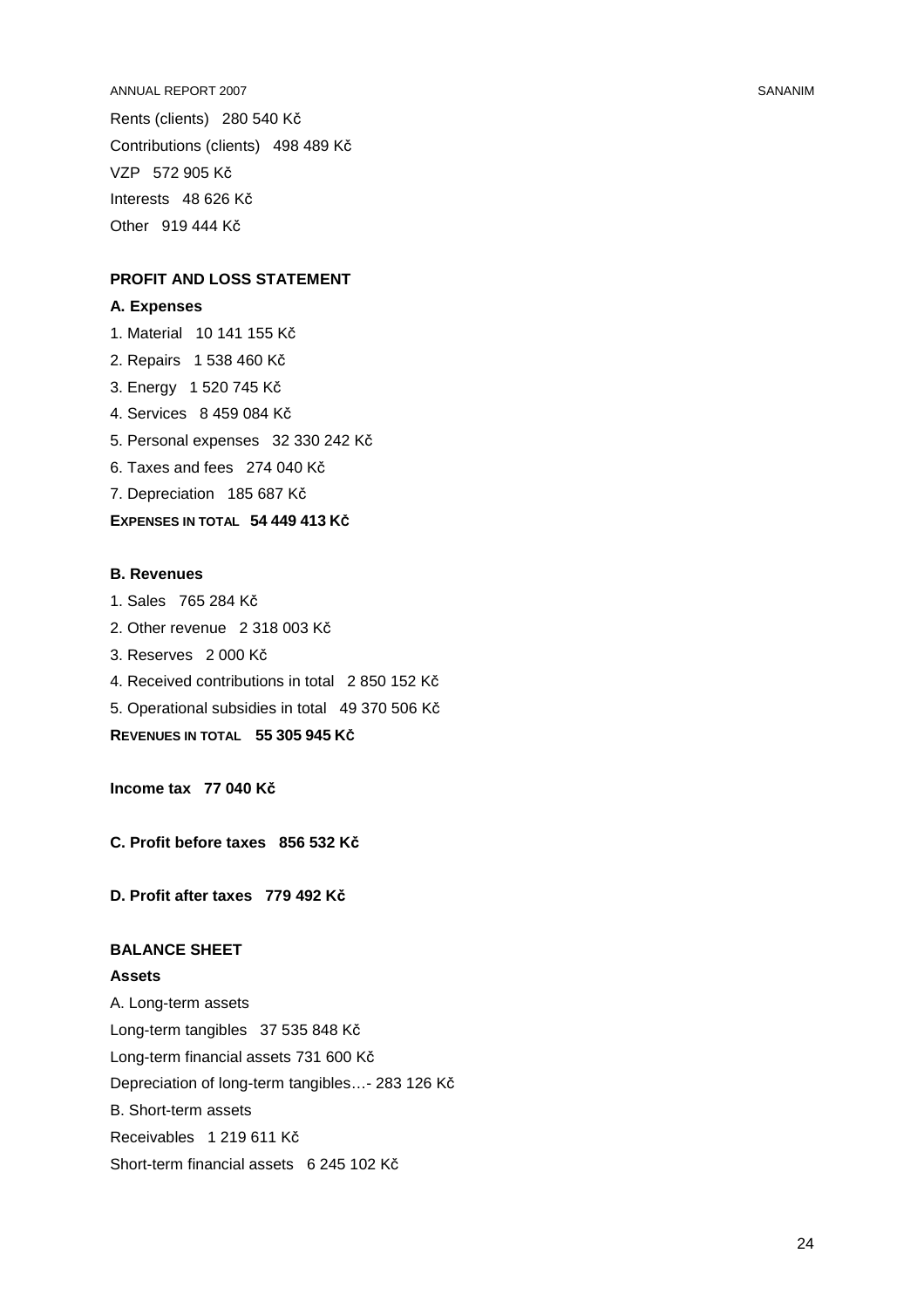ANNUAL REPORT 2007 SANANIM Other assets 262 214 Kč **ASSETS IN TOTAL 45 711 249 KČ**

# **Liabilities**

A. Own revenues Equity 42 847 242 Kč Profit 779 492 Kč B. Other revenues Short term payables 1 376 637 Kč Other liabilities 707 878 Kč **LIABILITIES IN TOTAL 45 711 249 KČ**

--------------------

\* By own means own revenues, sponsors' gifts and payments from clients, VZP etc.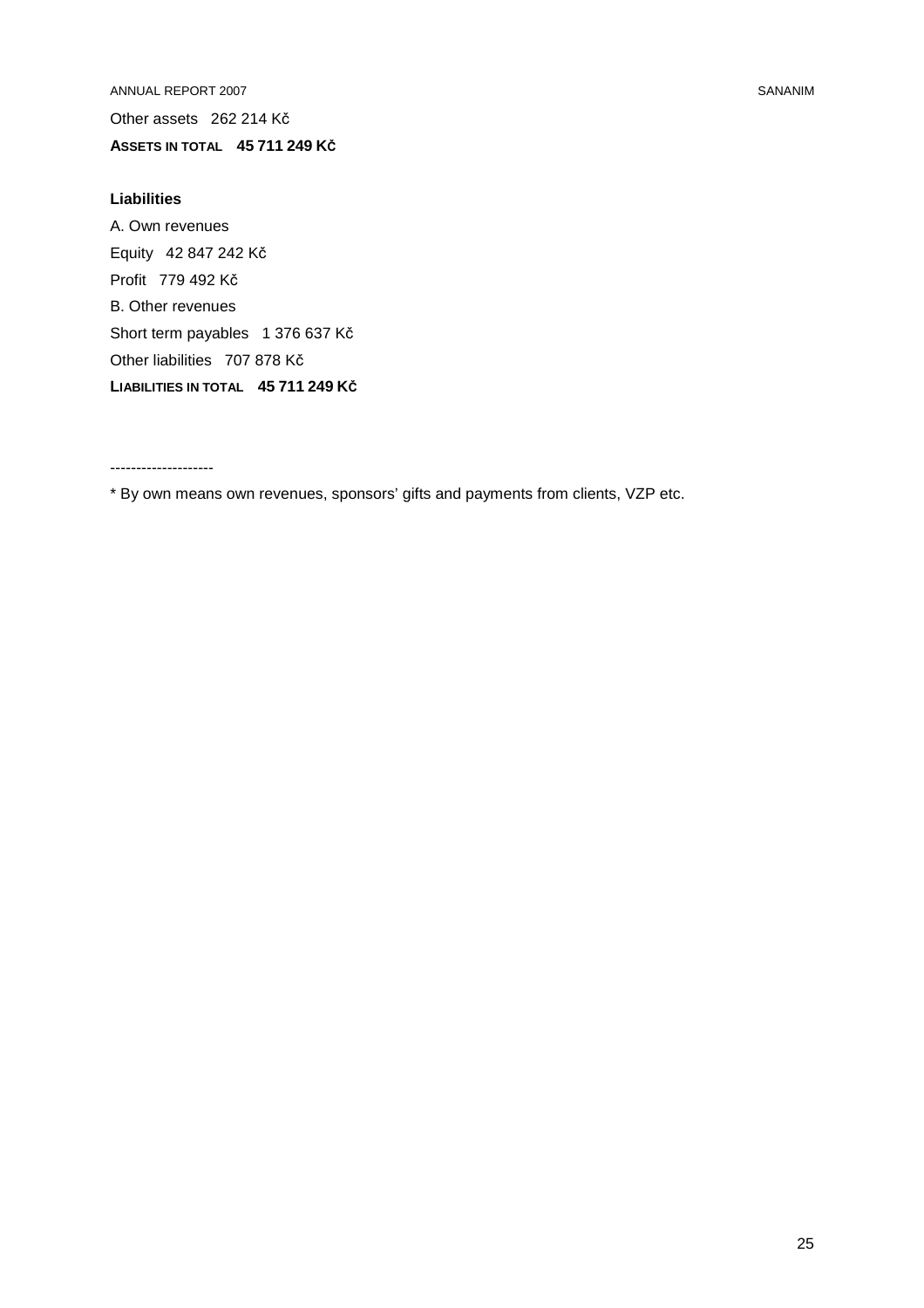#### **AUDIT REPORT FOR THE ADMINISTRATION BOARD OF THE ASSOCIATION**

# SANANIM, civic association Ovci hajek 2549/64a, 158 00 Praha 5 ICO: 00496090

Prague, June 6, 2008

I performed an audit of the accounts in terms of expenditure and revenue items and incurring operating results achieved and the financial statements as of December 31, 2007 of the civic association SANANIM, ICO 00496090.

The management of the association is responsible for compiling the accounts and bookkeeping in order to be complete, relevant and appropriate in accordance with applicable laws and regulations, including proper reporting of costs for individual projects, which have been granted subsidies.

My duty was to express an opinion on various aspects of the audited accounts specified in the contract between the auditor and the association and the specifications here under, and of the financial statements based on our audit.

The audit was conducted in accordance with the Act No. 254/200 Coll., on audits and international standards, especially the Standard ISA 800 - Auditor's Report on the audit for specific purposes and appropriate application guidelines. These international auditing standards require that we plan and perform the audit to obtain reasonable assurance that the company reported correct accounting entries on specific accounts and using the operating results of the previous year 2006 in the year 2007 and fulfilled the conditions of the contracts with the providers of subsidies.

The audit includes verification of accounting records and other evidence supporting the accounting and financial statements and assessing the accounting principles used in the accounting and the establishment of accounts of the association, in particular of the subsidized programs. During the audit were checked these specific aspects:

- 1. verification of the correct amount of cost and revenue items of the accounting entity for the audited period in subsidized programs.
- 2. examination of the adequacy of cost and revenue items
- 3. examination of the appropriateness of expenses, in particular in the subsidized programs
- 4. verification of the compliance of the Management Board's decision on the use of economic results for the previous financial year with the account postings in the audited period.

I believe that our audit provides a reasonable basis for our opinion.